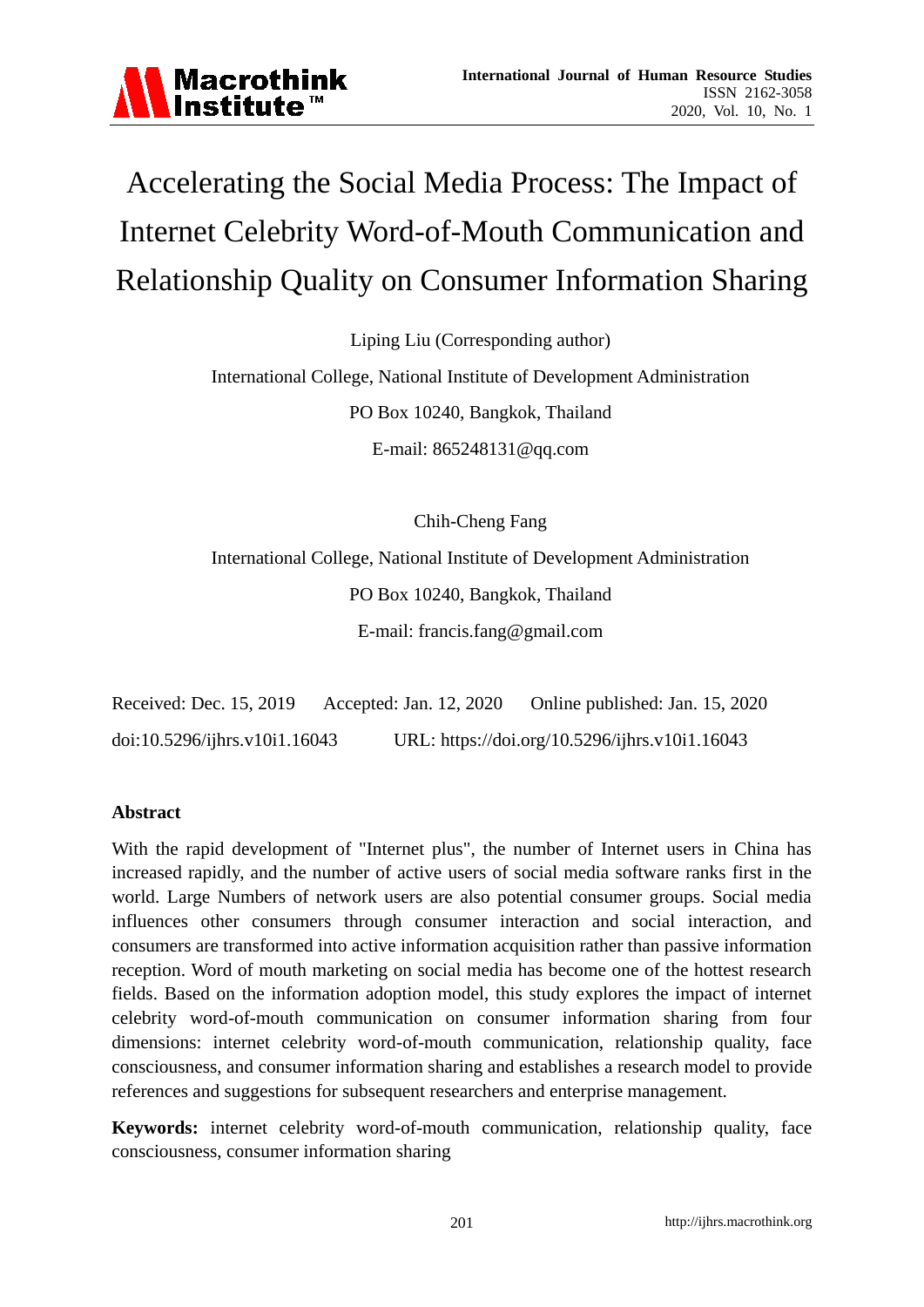

# **1. Introduction**

China's huge amount of active users, such as Tencent WeChat number of monthly active users reached 1 billion, Weibo active users more than 340 million a month, far more than the number of any other country(Chu, Windels, & Kamal, 2016), With the rise of a new generation of consumers who are more proficient and frequent users of social media, the communication, and interaction between people, communities and organizations have also changed (Dehghani & Tumer, 2015; Ngai, Tao, & Moon, 2015). People create share and exchange information in virtual communities (M. N. Hajli, 2014c; N. Kim & Kim, 2018). Social media influences other consumers through consumer interaction and social interaction, and consumers are transformed into active information acquisition rather than passive information reception (Ahmad & Laroche, 2017).

The research on the value of Internet word of mouth derived from social media is becoming an important field of interest for scholars and practitioners in various fields. Internet word of mouth has affected every aspect of people's life, including social, business, education and political aspects (Alalwan, Dwivedi, Rana, & Williams, 2016; Algharabat, Alalwan, Rana, & Dwivedi, 2017; Boulianne, 2015; Zeng & Gerritsen, 2014). Similarly, it also brings new challenges to enterprises. The influence of internet celebrity word of mouth and consumer information means huge market value for enterprises (Muralidharan, Rejón-Guardia, & Xue, 2016; Swani, Milne, Brown, Assaf, & Donthu, 2017).

This study focuses on word-of-mouth communication on social media. Firstly, previous studies on internet celebrity word-of-mouth communication focused on its impact on consumer decision-making (Cooley & Parks-Yancy, 2019; Djafarova & Trofimenko, 2019; Goodrich & De Mooij, 2014), impact on information usefulness (Davis, 1989; Hamid, Razak, Bakar, & Abdullah, 2016), impact on consumer behavior (Hennig-Thurau, Wiertz, & Feldhaus, 2015; Sari & Yulianti, 2019). Secondly, there are also studies that regard consumer word-of-mouth communication as a process of word-of-mouth re-dissemination. The existing literature only focuses on consumer information sharing from the perspective of consumer attitude (Park, Gu, Leung, & Konana, 2014), information content characteristics (Hur, Kim, Karatepe, & Lee, 2017), consumer perceived value (Changliang, Xiwei, & Chenxiao, 2019). However, in the above studies, internet celebrity's word-of-mouth dimension was not subdivided, nor was there any empirical study to transfer the research perspective from individual consumers to the correlation between consumers, and it was proposed to take internet celebrity word-of-mouth communication as the initial communication and consumer information sharing as the re-transmission. In view of this, this study internet celebrity information source and information quality two aspects to study internet celebrity spread by word of mouth, and from its basic concept, structure dimension, the related research of internet celebrity of the spread of word-of-mouth elaborates the theoretical framework, expect to further supplement and extension internet celebrity word-of-mouth communication research, has theoretical significance to the rich internet celebrity spread by word of mouth.

Furthermore, cultural background influences consumers' consumption values, beliefs, attitudes and lifestyles (Saleem, 2017), Face consciousness plays an important role in the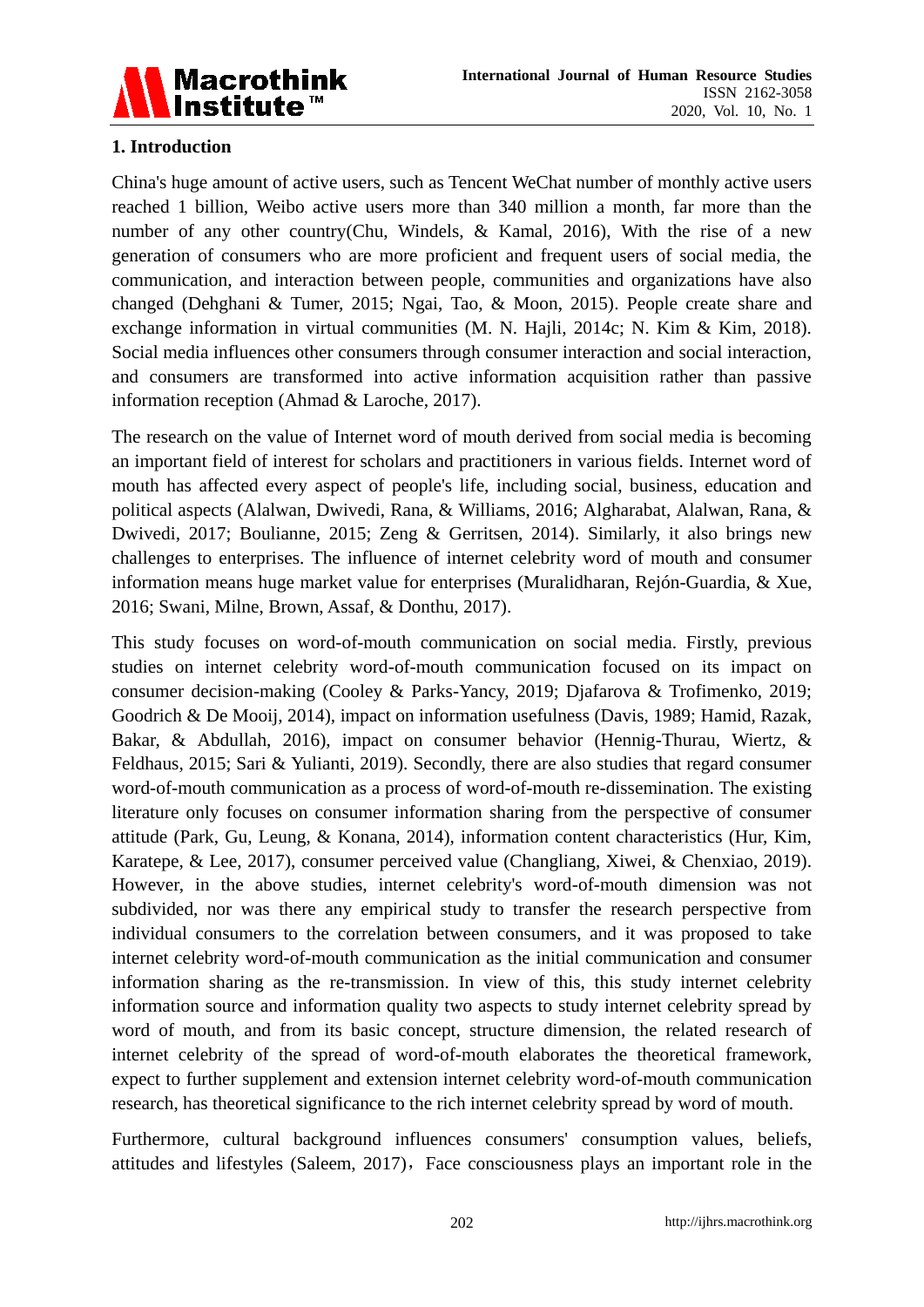

Confucian society (Han, 2016). In the context of Confucian culture, face consciousness has become one of the important factors that influence consumer behavior (James, Hu, & Leonce, 2019). Under the background of collectivism, Chinese consumers tend to follow the choices of the majority, so they are more susceptible to the influence of internet celebrity word-of-mouth communication. This study introduces the self-presentation theory, which explains that Face consciousness, as a cultural factor, plays a moderating role in consumers' information sharing in the face of the target audience of social media based on consumers' own motivation and self-efficacy.

In conclusion, this study established a theoretical model based on the information adoption model that internet celebrity word-of-mouth communication affects consumers' information sharing through the relationship quality and the adjustment of face consciousness.

## **2. Literature Review**

#### *2.1 Theoretical Basis*

Information Adoption Model (IAM) is based on Davis's (1989)'s Technology Acceptance Model (TAM) and Petty, Cacioppo, and Petty, Cacioppo, and Goldman (1981)' s Elaboration Likelihood Model (ELM). Information Adoption Model (IAM) uses information source credibility, information quality, and perceived usefulness to predict information adoption behavior (Sussman & Siegal, 2003).

(1) Information quality is the persuasiveness of information, which is defined as the degree of satisfaction that information can bring to users and the applicability that can be perceived by users (Laumer, Maier, & Weitzel, 2017). Information quality is divided into four dimensions: comprehensiveness, relevance, accuracy, and timeliness (Bailey & Pearson, 1983).

(2) Source credibility is defined as the degree to which the information source is considered competent and trustworthy by the information receiver. Source credibility is divided into source professionalism and source reliability (Cheung, Lee, & Rabjohn, 2008).

(3) Perceived usefulness is the precondition of information adoption, the degree to which information receivers enhance or improve their perceived performance is defined as the extent to which people make online decisions by seeking and adopting the opinions and comments of other online users, which affects users' willingness to use (Pitta & Fowler, 2005). Social internet celebrity word-of-mouth dissemination of business environment, perceived usefulness can bring beneficial and valuable content to information receivers, which can improve the economy, knowledge, and mood of information receivers. In this study, the perceived usefulness is represented by relationship quality. Consumer satisfaction, consumer trust and consumer commitment in the relationship quality are all consumers' true feelings towards internet celebrity word-of-mouth communication, which are also regarded as a further emotional enhancement of consumers' perceived usefulness. In the word-of-mouth communication of internet celebrities, consumers reach a certain recognition or consensus on the value conveyed by the information, thus forming their own value positioning.

(4) Information adoption is the degree to which consumers adopt information and the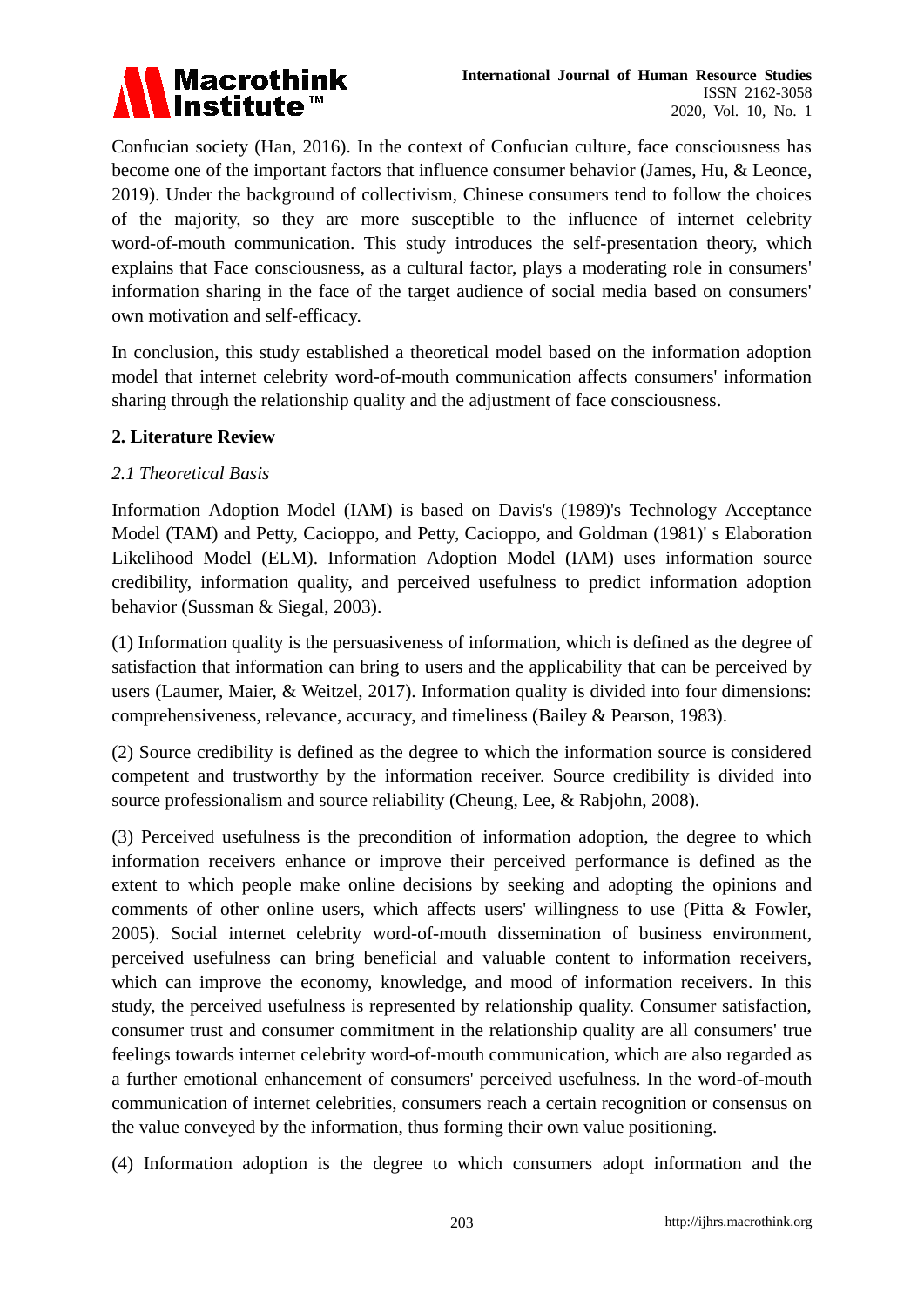

behavior of individuals or organizations in adopting technologies based on social psychology and behavioral science (Bhattacherjee, Perols, & Sanford, 2008; Davis, 1989).

In addition, there are two ways to influence information reception in IAM, the central route and the marginal route (Shen, Cheung, & Lee, 2013; Tien, Rivas, & Liao, 2019). The central route refers to the core of the message, while the marginal route refers to the issues indirectly related to the core of the message (Cheung et al., 2008; Shu & Scott, 2014). The quality of information is regarded as the central route, while the source credibility is the marginal route. Both promote the adoption of information through perceived usefulness. Thus, IAM can explain how people are affected by information dissemination on social media platforms. In addition, in internet celebrity word-of-mouth communication under the social business environment, information adoption refers to the attitude or intention of information receivers to accept certain types of information, while consumer information sharing refers to the result of consumers' adoption of the information they receive.

## *2.2 Research Hypothesis*

## 2.2.1 Information Quality and Relationship Quality

#### (1) Visual cue

Visual Cues are the incentive of Visual perception. In social media platforms, Visual Cues can often bring intuitive impressions and emotions to consumers. The information conveyed through Visual Cues of online word-of-mouth can form product expectations and help consumers make decisions (Simmonds & Spence, 2017).

The service landscape of a casino can affect customer satisfaction (Lam, Chan, Fong, & Lo, 2011). Studies of restaurants have also found that appealing interior design is an important factor in improving customer satisfaction (Namkung & Jang, 2008). Similarly, the music and color of a bar can affect customer satisfaction (Lin, 2009). Therefore, it can be considered that the visual cues of service sites will affect consumer satisfaction.

The following assumptions are made in this study:

H1-1a: Visual cues will have a positive effect on consumer satisfaction

H1-1b: Visual cues will have a positive effect on consumer trust

H1-1c: Visual cues will have a positive effect on consumer commitment

(2) Timeliness

Timeliness refers to the latest trends and developments in the product field reflected by the recommendation information, as well as the degree of real-time update of the information (S.-E. Kim, Lee, Shin, & Yang, 2017). The value and usefulness of information are often reflected in the timeliness of information, that is, the timeliness of the information. When the timeliness expires, the effect of information will be greatly reduced (Djafarova & Rushworth, 2017).

Internet celebrity tends to adopt the latest products, so the product recommendation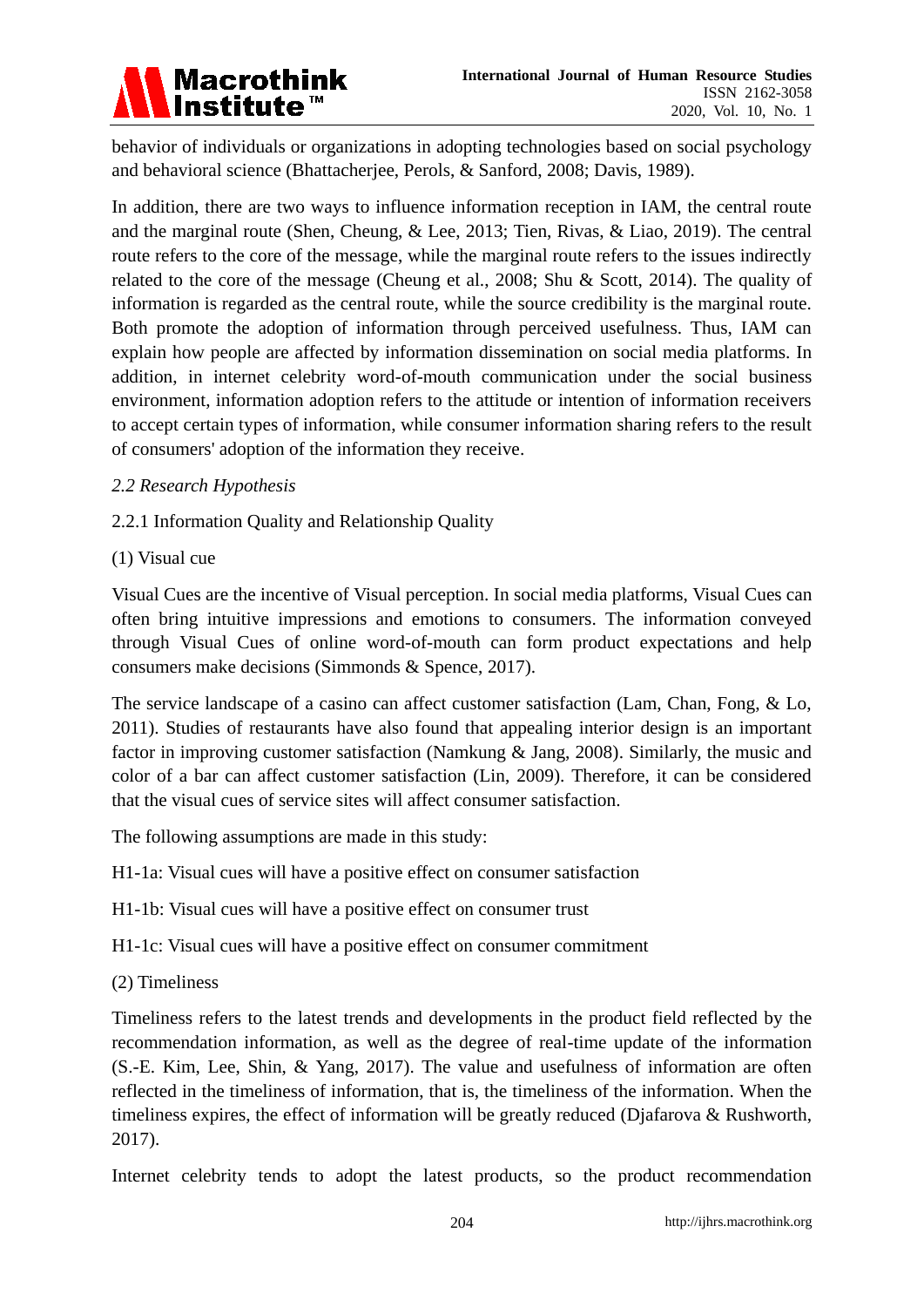

information of internet celebrity is often time-efficient, which can recommend and introduce new products to consumers at the early stage of product diffusion and exert formal and informal influence through various communication channels, ultimately influencing people's choices (Mohammadi, Saraee, & Mirzaei, 2015).

A study of airasia's service quality by university students at University Utara Malaysia found a significant positive correlation between timeliness of the information and customer satisfaction (Abu Bakar, Zulkafly, Rashad, Hanafie, & Melan, 2017). In addition, in the study on the service quality of online shopping third-party logistics, the timeliness of logistics information refers to the timeliness, convenience, and sufficiency of information, including information used for goods tracking and information update. The richer the logistics information, the more satisfied the customers will be. The results of the principal component analysis showed that the timeliness of information was the influencing factor of high satisfaction (H. Chen & Qi, 2016). The quality of e-word-of-mouth information, which is characterized by timeliness, accuracy and information content has an impact on the perceived trust of e-word-of-mouth (S. Lee & Choeh, 2018). More research shows that customer satisfaction (Iglesias, Markovic, & Rialp, 2019)、trust (Tabrani, Amin, & Nizam, 2018) is an important factor of commitment (Lee & Wong, 2016).

The following assumptions are made in this study:

- H1-2a: Timeliness will have a positive impact on consumer satisfaction
- H1-2b: Timeliness will have a positive impact on consumer trust
- H1-2c: Timeliness will have a positive impact on consumer commitment
- (3) Recommendation consistency

Recommendation consistency refers to the degree of consistency between the current recommendation of an internet celebrity and the experience of other internet celebrities evaluating the same product or service in a specific domain (Hussain et al., 2018). Based on the similarity attraction effect, consumers tend to buy goods or look up information from similar rather than different sources (Balabanis & Chatzopoulou, 2019). Recommendation consistency reflects the degree to which the current recommendation is consistent with the experience of other individuals evaluating the same product or service. When there is good consistency between multiple recommendations, people will think that this is a recommendation with high credibility (J. Chen, Teng, Yu, & Yu, 2016).

Recommendation quality has a significant positive impact on customer satisfaction (Roudposhti et al., 2018). Because cognitive trust comes from accumulated knowledge and is based on performance-related attributes, an official account that consistently promotes high-quality articles can build strong cognitive trust among its readers (Y. Chen, Lu, Wang, & Pan, 2019). Secondly, the study on the effect of online recommendation based on e-word-of-mouth on trust found that women trusted e-word-of-mouth emails more than men. However, both sexes rated the mixed positive and negative e-word-of-mouth as more trustworthy than the full positive or negative e-word-of-mouth (Prendergast, Paliwal, & Chan,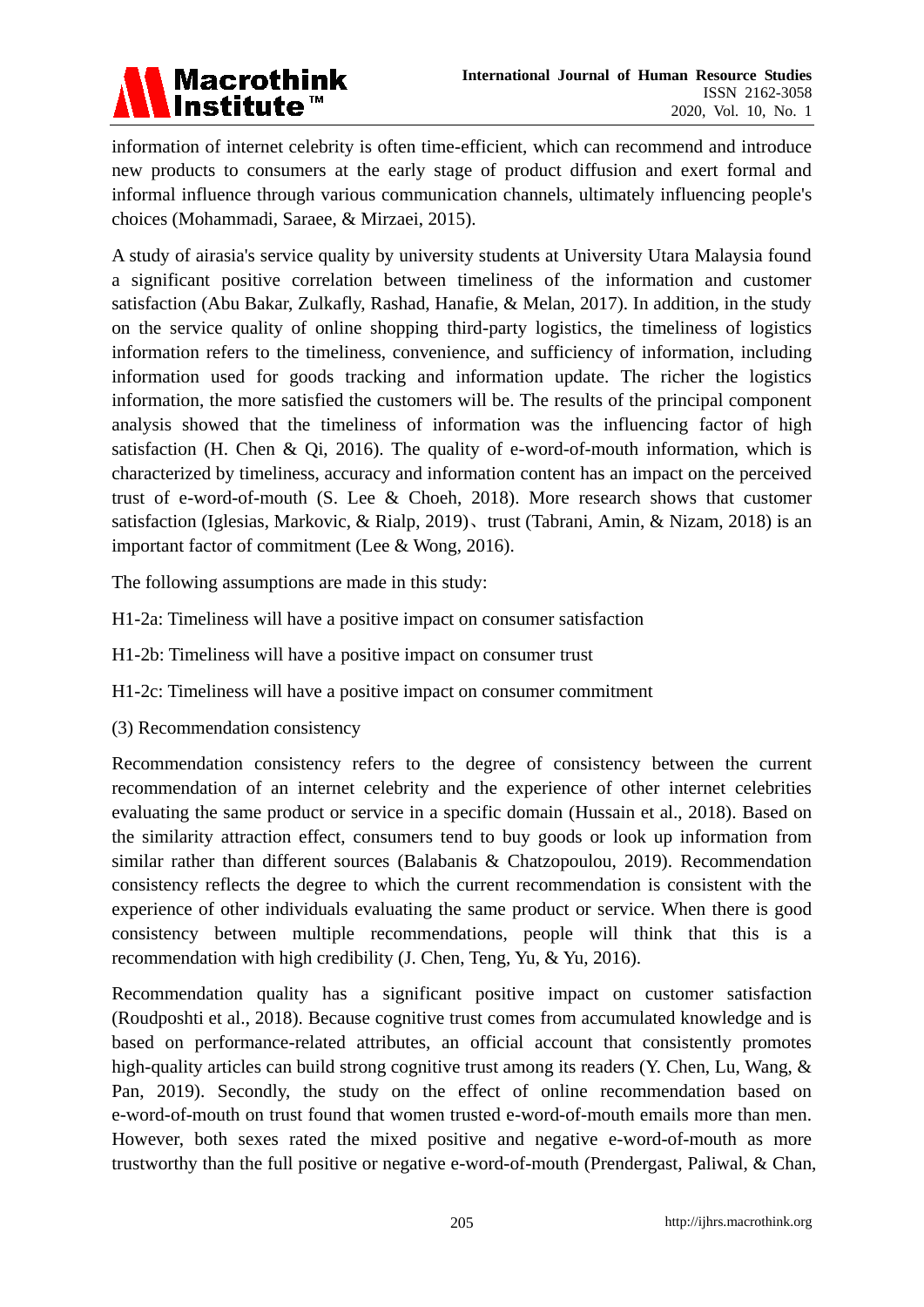

2018). Based on the relationship among satisfaction, trust and commitment, customer satisfaction (Iglesias et al., 2019; Rather & Sharma, 2017), trust (Tabrani et al., 2018) is an important factor of commitment (Lee & Wong, 2016).

The following assumptions are made in this study:

- H1-3a: Recommendation consistency will have a positive impact on consumer satisfaction
- H1-3b: Recommendation consistency will have a positive impact on consumer trust
- H1-3c: Recommend consistency will have positive effects on consumer commitment
- 2.2.2 Source Credibility and Relationship Quality

Professional knowledge, product involvement, interactivity, and popularity are considered source credibility, while visual cues, timeliness, and consistency of recommendations are considered information characteristics. Source credibility and information characteristics have positive and significant effects on perceived usefulness and perceived usability respectively, while perceived usability and perceived usefulness have positive and significant effects on trust respectively (J.-W. Kang & Namkung, 2019).

(1) Professional knowledge

The specialization of internet celebrity word-of-mouth communication is closer to product knowledge. The specialization of internet celebrity should include not only product knowledge in the field, but also relevant product experience and experience (Teng, Khong, Chong, & Lin, 2017). The professionalism of internet celebrity has a significant positive impact on consumer trust (Wei & Meng, 2016).

People search for information online and consider other consumer reviews of products or services before making a purchase decision. For example, if someone wants to eat, he or she can consider information about different restaurants and other customer reviews before deciding (Yan, Wang, & Chau, 2015). Online e-word-of-mouth has a significant positive impact on consumer satisfaction (Nagy, Kemény, Szűcs, Simon, & Kiss, 2017). Research on smartphone purchases by young people in India also shows that opinion leaders have a significant positive impact on consumer satisfaction (Rajput & Talan, 2017). E-word-of-mouth can influence the continued use of social commerce through consumer trust and consumer commitment, respectively (Noori, Hashim, & Yusof, 2016).

The following assumptions are made in this study:

H2-1a: Internet celebrity professionalism will have a positive impact on consumer satisfaction

H2-1b: Internet celebrity professionalism will have a positive impact on consumer trust

H2-1c: Internet celebrity professionalism will have a positive impact on consumer commitment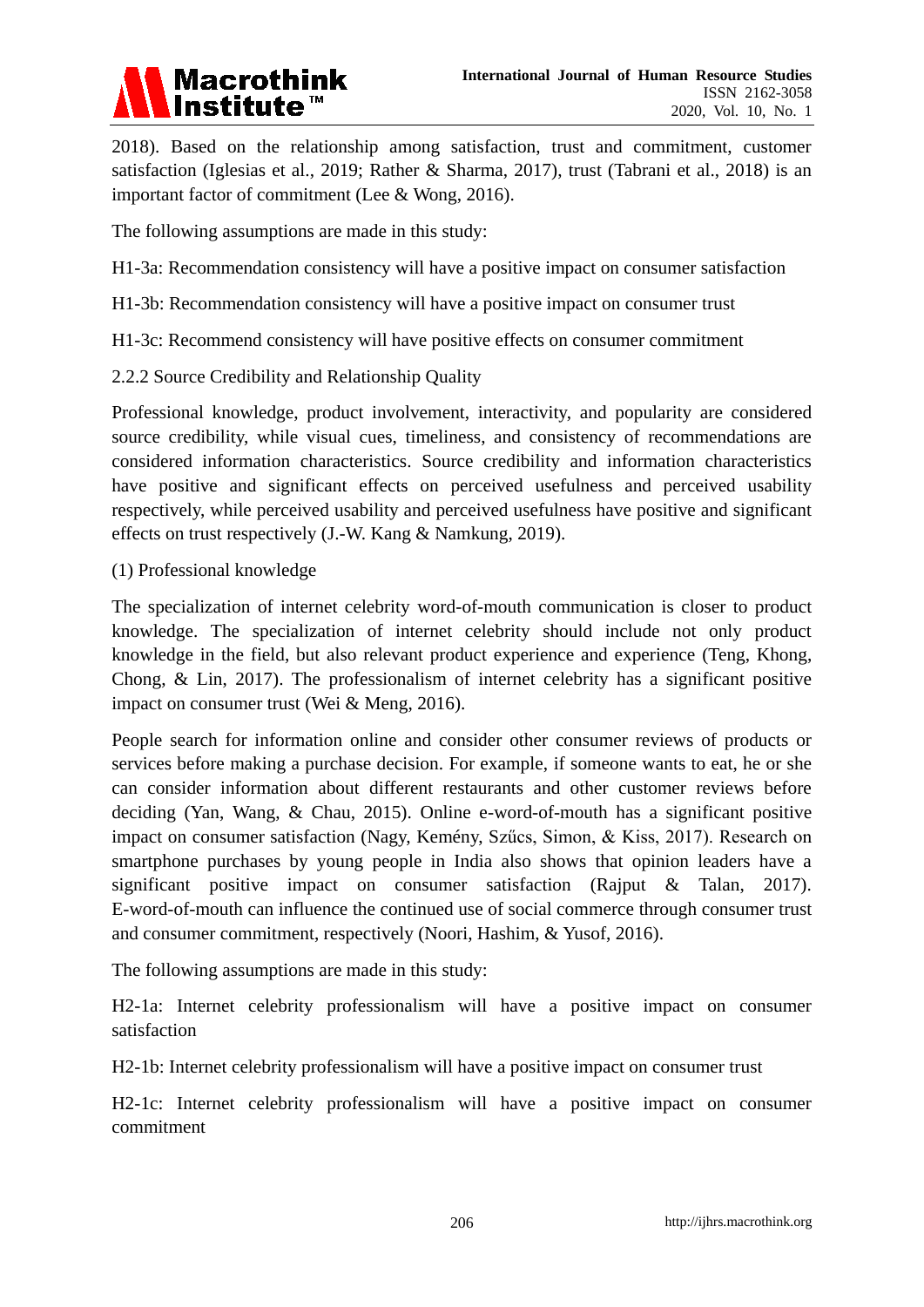

## (2) Product involvement

When consumers realize that a product is important to them, they are in a state of high involvement, which drives them to actively seek information about the product to make decisions that best meet their needs. This is exactly the performance of internet celebrity in the field of interest, reflecting internet celebrity's concern and preference for products (Goldsmith, Flynn, & Goldsmith, 2003). Product involvement of internet celebrity has a significant positive impact on consumer trust (Wei & Meng, 2016). In addition, travel is a product purchased by tourists, and travel involvement has a significant positive impact on the destination experience (Ferns & Walls, 2012). Based on the research of Vietnamese people using smartphones, it is found that there is a positive correlation between brand experience and brand loyalty, and brand trust and brand satisfaction positively affect brand loyalty (Nguyen & Tran, 2018). Based on the empirical study on the relationship among trust, loyalty, commitment, and satisfaction of Portuguese customers in the distribution industry, trust has a positive effect on commitment, trust has a positive effect on satisfaction, commitment has a positive effect on loyalty, and satisfaction has a positive effect on loyalty (Bricci, Fragata, & Antunes, 2016).

The following assumptions are made in this study:

H2-2a: Internet celebrity product involvement will have a positive impact on consumer satisfaction

H2-2b: Internet celebrity product involvement will have a positive impact on consumer trust

H2-2c: Internet celebrity product involvement will have a positive impact on consumer commitment

#### (3) Interactivity

The interaction of internet celebrity has a significant positive effect on consumer trust (Wei  $\&$ Meng, 2016). Consumers may be affected by internet celebrity. Internet celebrities will share information and communicate with them online. Social interaction has important information and normative influence on consumer trust (Kollat & Farache, 2017).

Salespeople's use of social media can affect customer satisfaction because the message is important to the customer (Agnihotri, Dingus, Hu, & Krush, 2016). Research results based on network learning show that interactivity has a significant positive effect on satisfaction (Horzum, 2015). While teachers and internet celebrities are message senders, students and fans are message receivers. Learner satisfaction is positively correlated with teacher-student interaction (Cho & Kim, 2017). Customer satisfaction (Su, Swanson, Chinchanachokchai, Hsu, & Chen, 2016), customer trust (Bricci et al., 2016) Positive impact on customer commitment.

The following assumptions are made in this study:

H2-3a: Internet celebrity interactivity will have a positive impact on consumer satisfaction

H2-3b: Internet celebrity interactivity will have a positive impact on consumer trust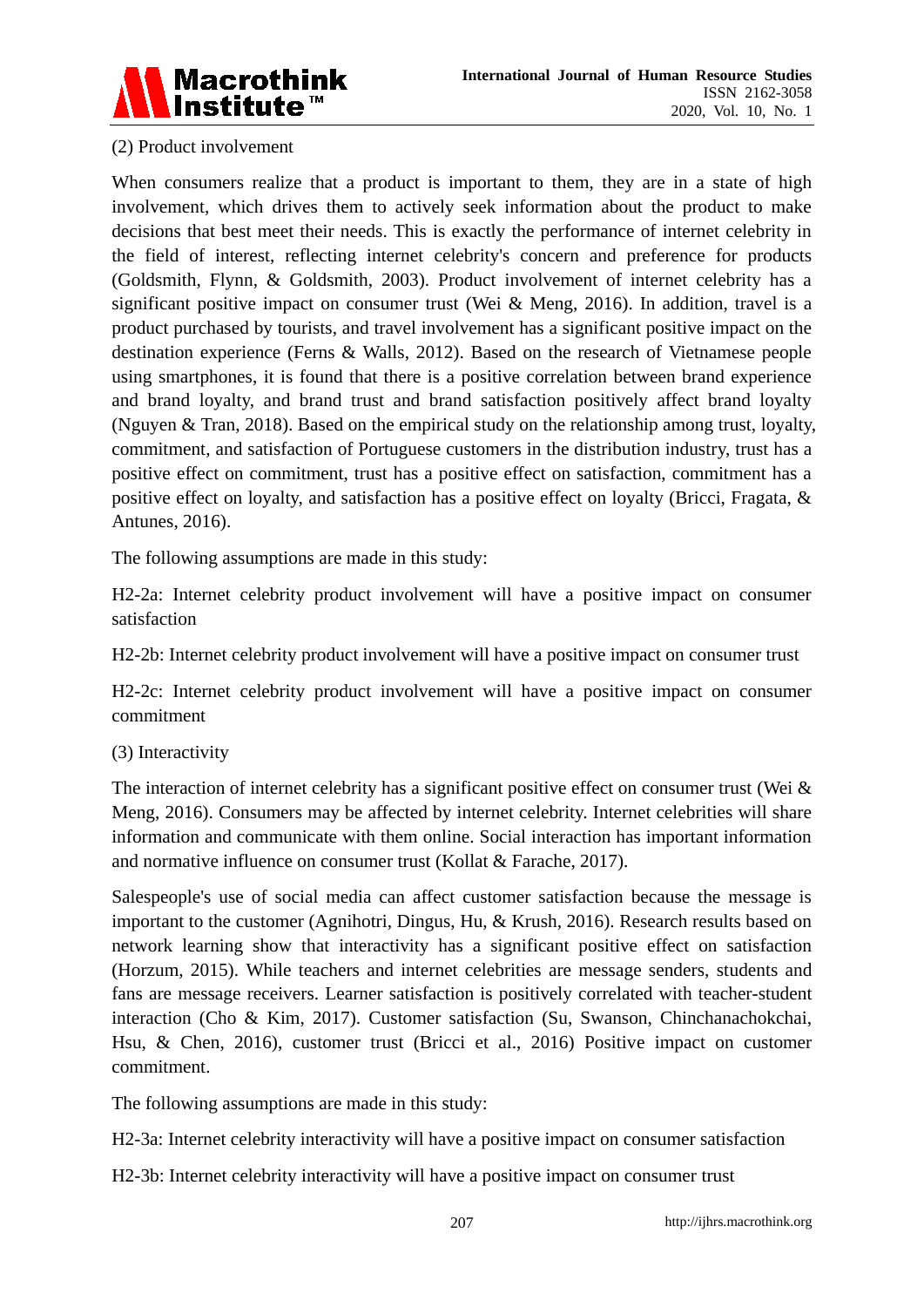

H2-3c: Internet celebrity interactivity will have a positive impact on consumer commitment

# (4) Fame

A study of brands and endorsers in India's telecoms industry suggests that celebrity credibility has a positive impact on brand trust and relationship commitment (Dwivedi & Johnson, 2013). In addition, in developing countries, the professional level, intention and popularity of the sales staff and other attributes will affect customer trust in the sales staff (Andaleeb & Anwar, 1996). Athletes use their popularity in social media software such as Twitter to turn it into considerable income based on fan trust, which represents a unique marketing resource and communication channel for star athlete products, and fan trust is the basis of their conversion (Hambrick & Mahoney, 2011). The reputation of e-tailers can have an impact on consumers' initial trust (Sebastianelli & Tamimi, 2018).

In addition, a study on the purchase intention of students at the University of Cape Coast, Ghana, found that there was a significant positive correlation between customer satisfaction and celebrity characteristics, and celebrity characteristics affected customers' purchase intention completely through satisfaction (Domfeh, Kusi, Nyarku, & Ofori, 2018).

The following assumptions are made in this study:

H2-4a: Internet celebrity visibility will have a positive impact on consumer satisfaction

H2-4b: Internet celebrity visibility will have a positive impact on consumer trust

H2-4c: Internet celebrity visibility will have a positive impact on consumer commitment

2.2.3 Relationship Quality and Consumer Information Sharing

In the word-of-mouth communication of internet celebrity, consumers reach a certain recognition or consensus on the value conveyed by the information, thus forming their own value positioning. The information released by the information source will arouse the emotional resonance of consumers and generate relationship quality. In the model of the limited ability of information processing, the information in internet celebrity's word-of-mouth communication tends to have a strong emotional color. The more information that can arouse users' emotional resonance, such as information that makes users feel happy, interesting or even angry, the more can increase the useful and sexy effect of users and meet their psychological needs. Internet celebrity word-of-mouth communication that consumers pay attention to can meet the needs of its products or services, make users contact with more new things, and enrich the user's knowledge. Consumers comment on, forward, and share relationships based on their quality.

Social media enriches relationships by building strong relationships with consumers (M. N. Hajli, 2014b). At the same time, specific to social media platforms, many enterprises use social media information release platforms to establish close interaction with customers (M. N. Hajli, 2014c). Consumer information sharing affects the quality of relationships and decisions between business partners (M. N. Hajli, 2014a). Relationship quality refers to the ability of online retailers to reduce consumers' perception of uncertainty. Through social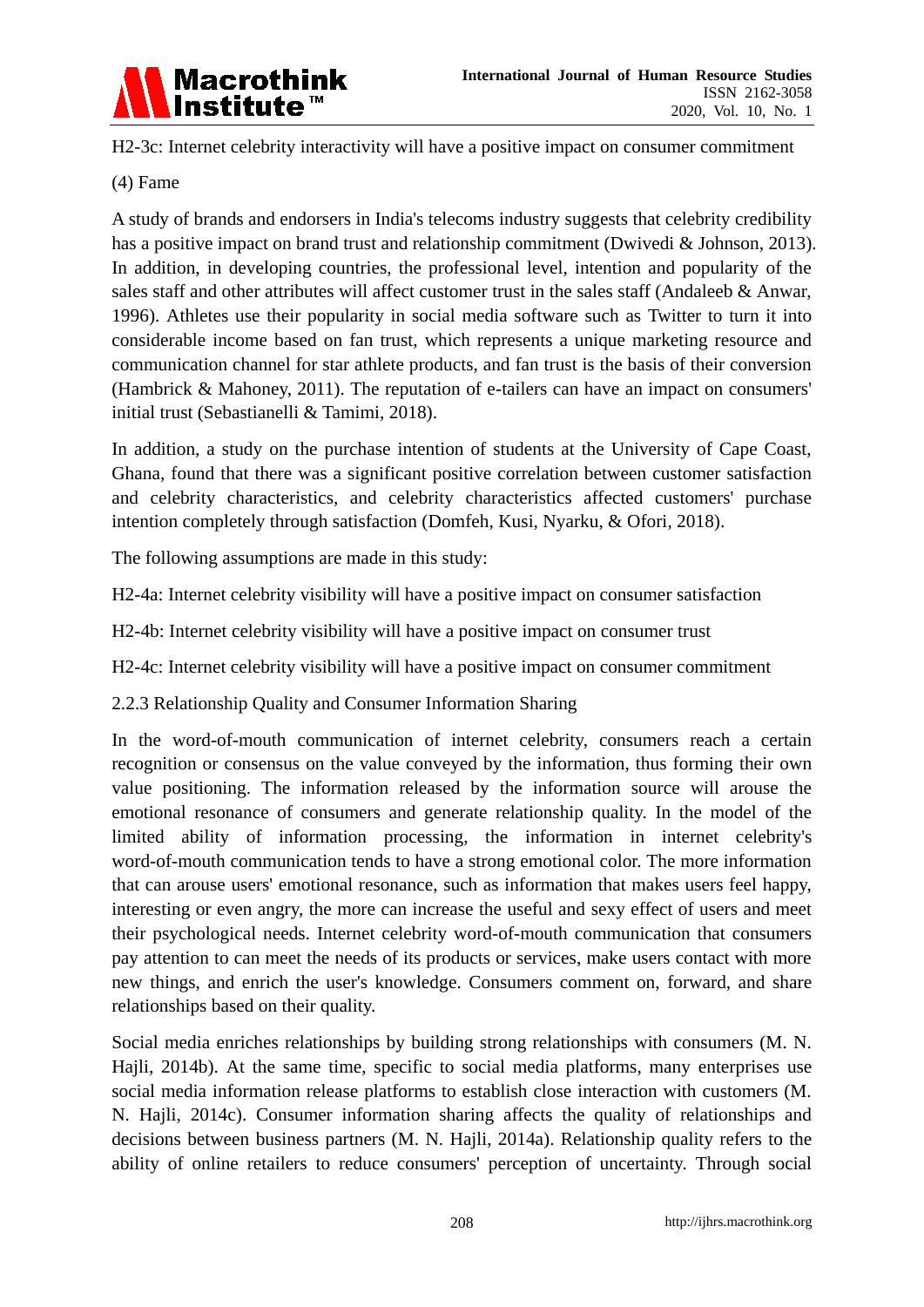

media and internet celebrity word-of-mouth communication, consumers can interact with internet celebrity groups and observe their daily information release, thus establishing a highly interactive environment between the two (J. Kang, Tang, & Fiore, 2014). In social media, information sharing is regarded as the expression of the interaction between two parties, which is closely related to the quality of the relationship. Consumers are aware of the potential impact of information sharing on their interpersonal relationships. According to attachment theory, personal attachment can directly affect consumers' satisfaction, commitment, and involvement in shopping. Consumer attachment has a direct influence on satisfaction and trust (Belaid & Temessek Behi, 2011). Through the interaction of social media, consumers can generate the psychology of satisfaction, trust, and commitment (Casaló, Flavián, & Guinal ú, 2007).

Previous studies have studied the relationship between social media and social commerce from the perspective of behavior based on users' trust and willingness to use social commerce. In other words, based on the reciprocal relationship between social network users and how much others care about users, their recommendation intentions will be affected (N. Hajli  $\&$ Sims, 2015). In addition, from the perspective of social existence, the internet celebrity group's presence on social media increases consumers' trust in it, thus changing consumers' recommendation intentions in social media.

Based on the above discussion and combining hypothesis 1-1a to hypothesis 2-4c, the following hypotheses are proposed in this study:

H3a: Consumer satisfaction will have a positive impact on consumer information sharing

H3b: Consumer trust will have a positive impact on consumer information sharing

H3c: Consumer commitment will have a positive impact on consumer information sharing

2.2.4 The Moderating Effect of Face Consciousness

Face consciousness has become an important factor influencing consumer behavior (Bao et al, 2003). Face consciousness is a phenomenon existing in different cultures. Compared with western consumers, southeast Asian consumers pay more attention to face consciousness and it is more obvious in Chinese culture (J. Li, Zhang, & Sun, 2015; L. Wang, Wei, & Zhang, 2018). As a prominent factor, culture plays a regulating role in consumer decision-making (Ng, 2013; Pentina, Zhang, & Basmanova, 2013; J.-C. Wang & Chang, 2013; K. Z. Zhang & Benyoucef, 2016). The use of social business under different cultural backgrounds will have different impacts on consumers. For example, the cultural dimension includes individualism and collectivism. Comparing the cultural backgrounds of east Asians and Latin Americans, individualism and collectivism are more obvious among east Asians (Ng, 2013). At the same time, this cultural background helps to solve the differences between participation behavior and information adoption behavior in social business (Chu & Choi, 2011; Tsai & Men, 2017). In the green consumer behavior model, face consciousness will promote the typical consumer green consumption behavior, thus the culture important regulating factor in social business, Chinese culture has a long history, under the influence of Confucian culture, face consciousness has become one of the indispensable factors influence consumer behavior.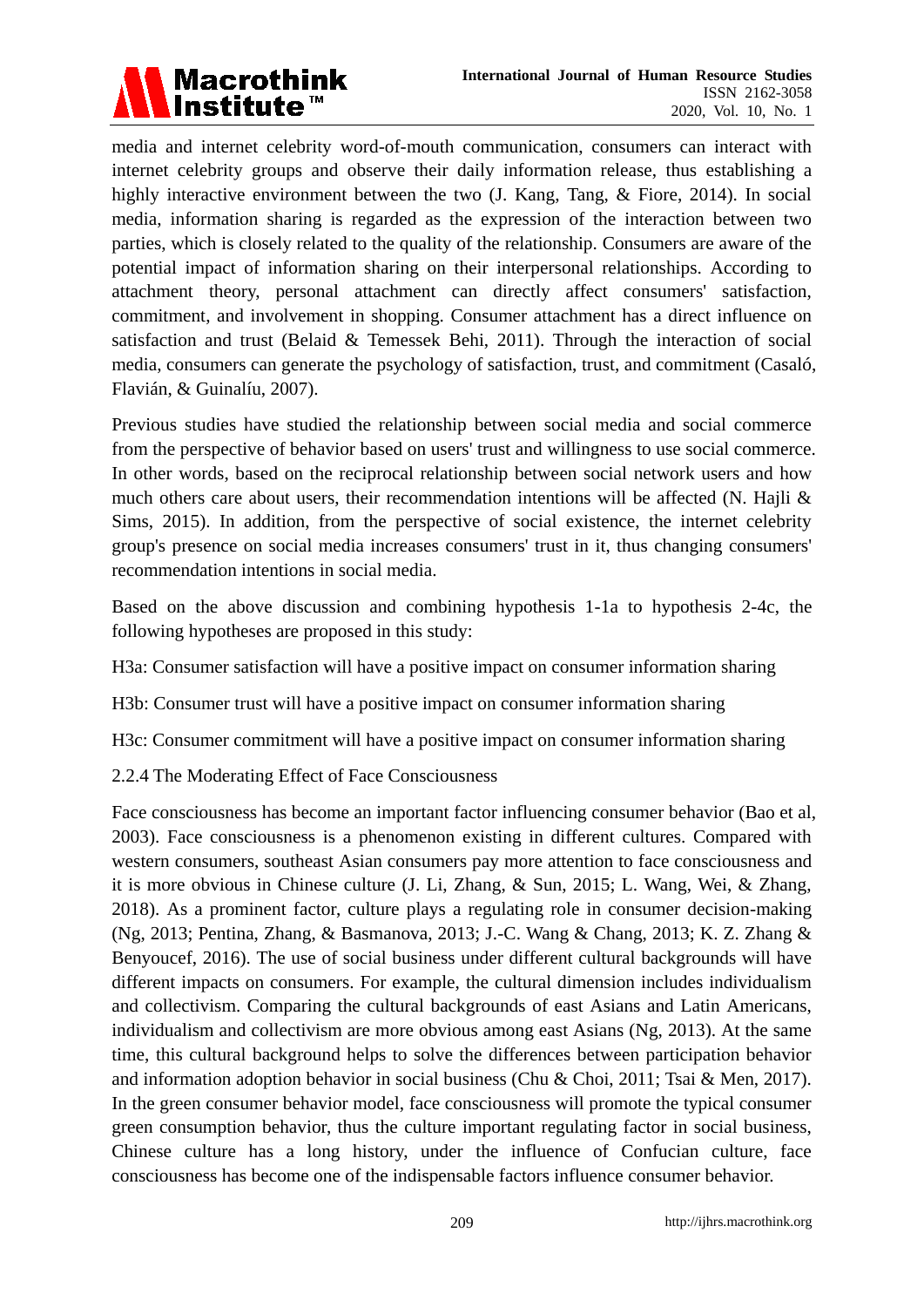

Under the moderating effect of face consciousness, consumer information sharing can be regarded as the behavior of consumers to improve their own image in social software. In the online word-of-mouth communication of social media platforms, the initial communication is usually internet celebrity to introduce its own consumption experience, while the forwarding information belongs to the word-of-mouth communication of consumers. Because product characteristics are also an important factor in word of mouth communication, people tend to talk about new, well-known and visible products (Shi, Wu, & Kuang, 2018). In social media, consumers share information and introduce a successful shopping experience, which is conducive to improving their self-image. Therefore, communicators are more willing to share their effective shopping experience due to the impact of Face consciousness (Berger & Schwartz, 2011).

Besides, face consciousness can be identified as homogeneity to some extent. Homogeneity helps information flow. Due to common needs and product needs, the lower the perceived communication barrier between information source and receiver, the more important the similarity between information source and receiver is in belief identification (Pornpitakpan, 2004). Consumers regard symbolic information in internet celebrity's word-of-mouth as a unique attribute and transfer it to their own lives to construct their internal connection with symbolic information (Boon & Lomore, 2001). Such self-construction behavior will make internet celebrity's word-of-mouth spokesmen form an inspiring image. Through purchase or information sharing, consumers can build satisfaction, trust, commitment, and other satisfaction in psychology (Elbeltagi & Agag, 2016). Based on the moderating effect of face consciousness, consumers ascribe themselves to the ideal self. When the image of an internet celebrity word-of-mouth spokesperson is seen as consistent with their ideal self-image, consumers tend to follow celeb-approved attitudes and behaviors. When the individual conforms to the attitude or behavior advocated by the communicator, it will lead to identity identification, which leads to the satisfaction obtained by the individual in the belief (S. K. Kang & Bodenhausen, 2015).

The following assumptions are made in this study:

H4a: Face consciousness will positively adjust the influence of consumer satisfaction on consumer information sharing

H4b: Face consciousness will positively regulate the influence of consumer trust on consumer information sharing

H4c: Face consciousness will positively modulate the impact of consumer commitment on consumer information sharing

## **3. Research Methodology**

An extensive literature review was conducted in this study. The review focused on several related topics, such as information adoption models, internet celebrity word-of-mouth communication, relationship quality, face consciousness, and consumer information sharing. By reviewing the existing literature, this study analyzed and identified all problems related to internet celebrity word-of-mouth communication, relationship quality, face consciousness and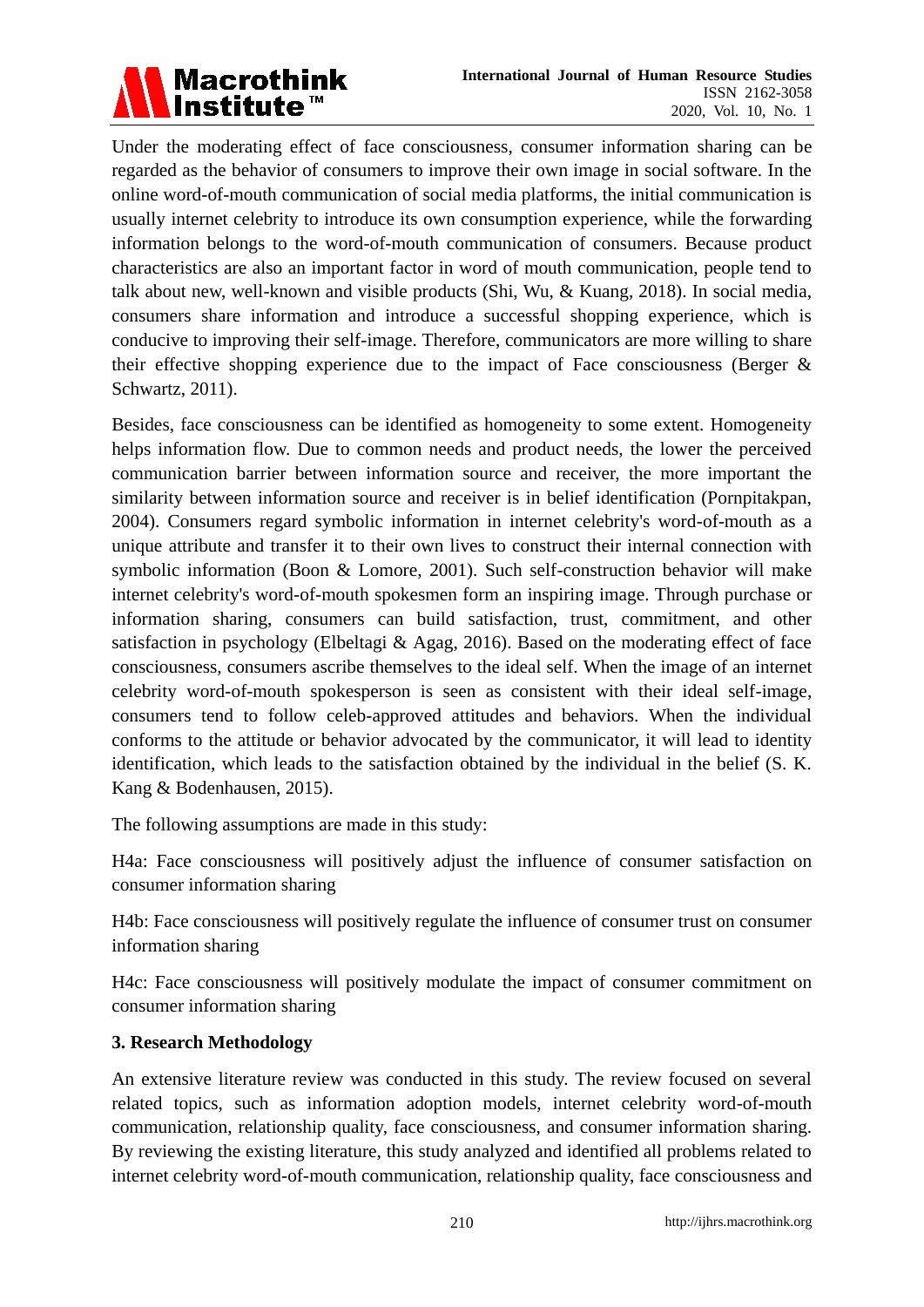

consumer information sharing from the aspects of factors, theories, and methods. The delivery result of this approach is to determine the importance of internet celebrity word-of-mouth communication, relationship quality, face consciousness, and how it affects consumer information sharing.

#### **4. Conclusion and Limitations**

Social media is an important platform for consumers to express their own opinions (Makridakis, 2017). In social media platforms, ordinary people can also become spokespersons for focused information. Nowadays, consumer behavior is one of the important research topics in the field of marketing (Hussain et al., 2018).



Figure 1. Research framework

Since the rise of social media, word-of-mouth communication has evolved from one-to-one communication to one-to-many and many-to-many communication (Sheth, 2018). Internet celebrity is an important factor in word-of-mouth communication, and its research on consumer information sharing has not been empirically tested. Given this, based on the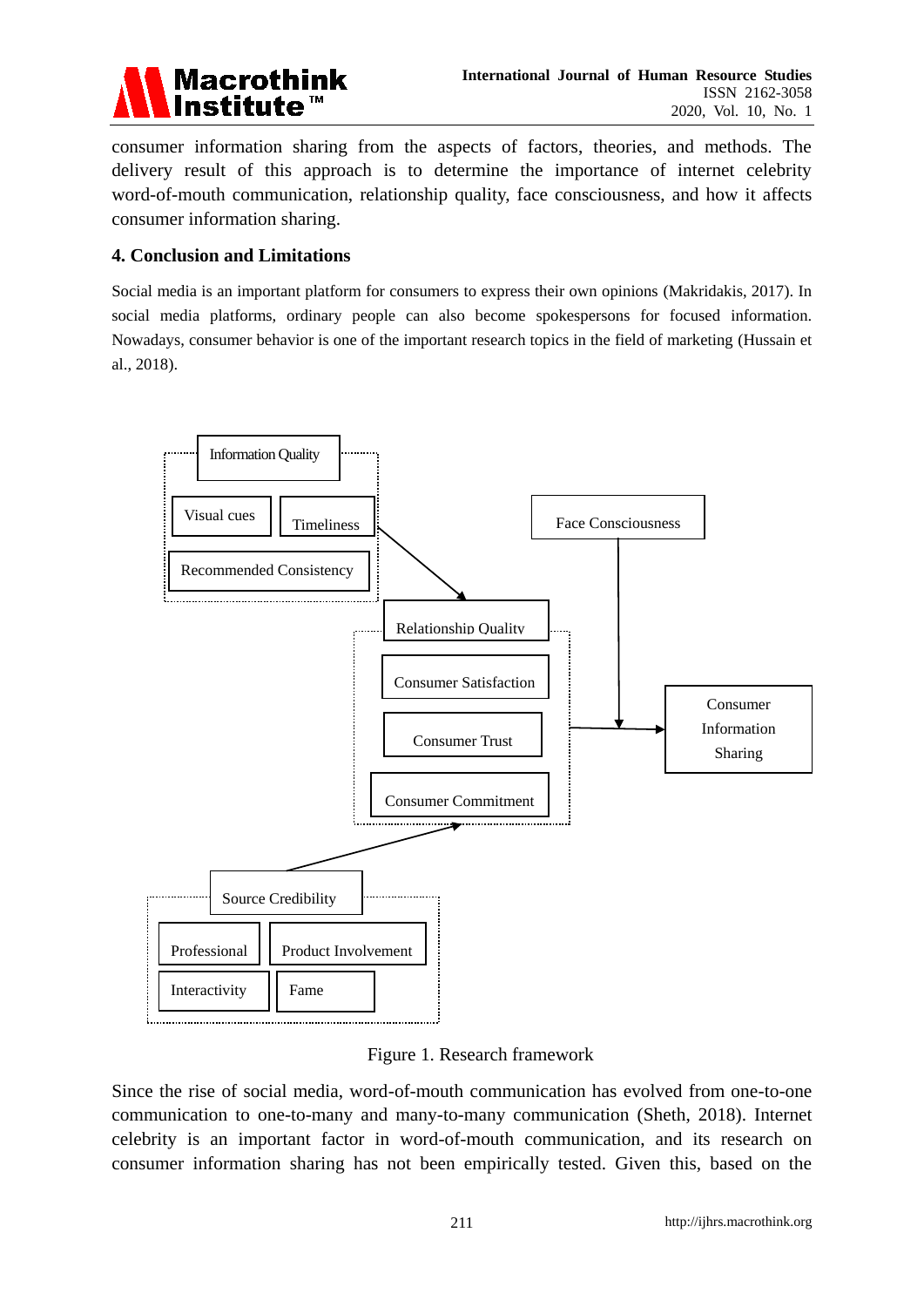

information adoption model, this study establishes the influence model of consumer information sharing, studies internet celebrity word-of-mouth communication from the two aspects of internet celebrity information source characteristics and information quality, and elaborates the theoretical framework of internet celebrity word-of-mouth communication from its basic concepts, structural dimensions, relevant studies, and other aspects, hoping to further complement and extend the research on internet celebrity word-of-mouth communication.

Besides, this study integrates face consciousness into consumer behavior. As a cultural factor, the traditional Confucian culture has a profound impact on face consciousness. What choices consumers will make based on their motivation and self-efficacy when facing social media? This study focuses on the moderating effect of facial consciousness on consumers' information sharing. In previous studies, the research on face consciousness mainly focused on personality characteristics, and cultural factors were mainly used to explore the differences in pictures and text information displayed by users or consumers of different cultures in different countries, these studies did not explore the moderating role of face consciousness as a factor of Confucian traditional culture. This study takes face consciousness in Confucian traditional culture as a point to further discover the moderating role of the face in the influence of relationship quality on consumers' information sharing under the background of Confucianism.

At the same time, consumers' information-sharing behavior has gradually attracted the attention of enterprise marketers and academic researchers. It is expected that the results of this study can provide references and Suggestions for enterprises, marketing markets, and sales organizations.

Firstly, this study expects to find that internet celebrity can attract the common characteristics of fans, to help marketing companies to find the superior internet celebrity, by selecting internet celebrity characteristics, and creating competitive advantages through information flow to improve product promotion rate (Baabdullah, 2018).

Secondly, from the perspective of consumers, this study introduces relationship quality as a mediating variable to find out the impact of internet celebrity word-of-mouth communication on consumers. Relationship quality is "pro- internet celebrity" behavior. Consumers are willing to share information. Enterprises study different characteristics of consumers and seek to convert relationship quality into information-sharing behavior in social media. Consumer information sharing behavior on social media platforms is regarded as an important way for enterprises to obtain valuable data for analysis and prediction. Many enterprises establish close contact with customers through social media platforms and hope to get useful information feedback.

Thirdly, in Chinese cultural environment marketing, face consciousness is a typical representative of Chinese culture, the influence of Chinese culture cannot be ignored. Therefore, in this study, face consciousness is added to the relationship quality to consumer information sharing as a moderator, and the empirical results are expected to provide references for the marketing departments of enterprises.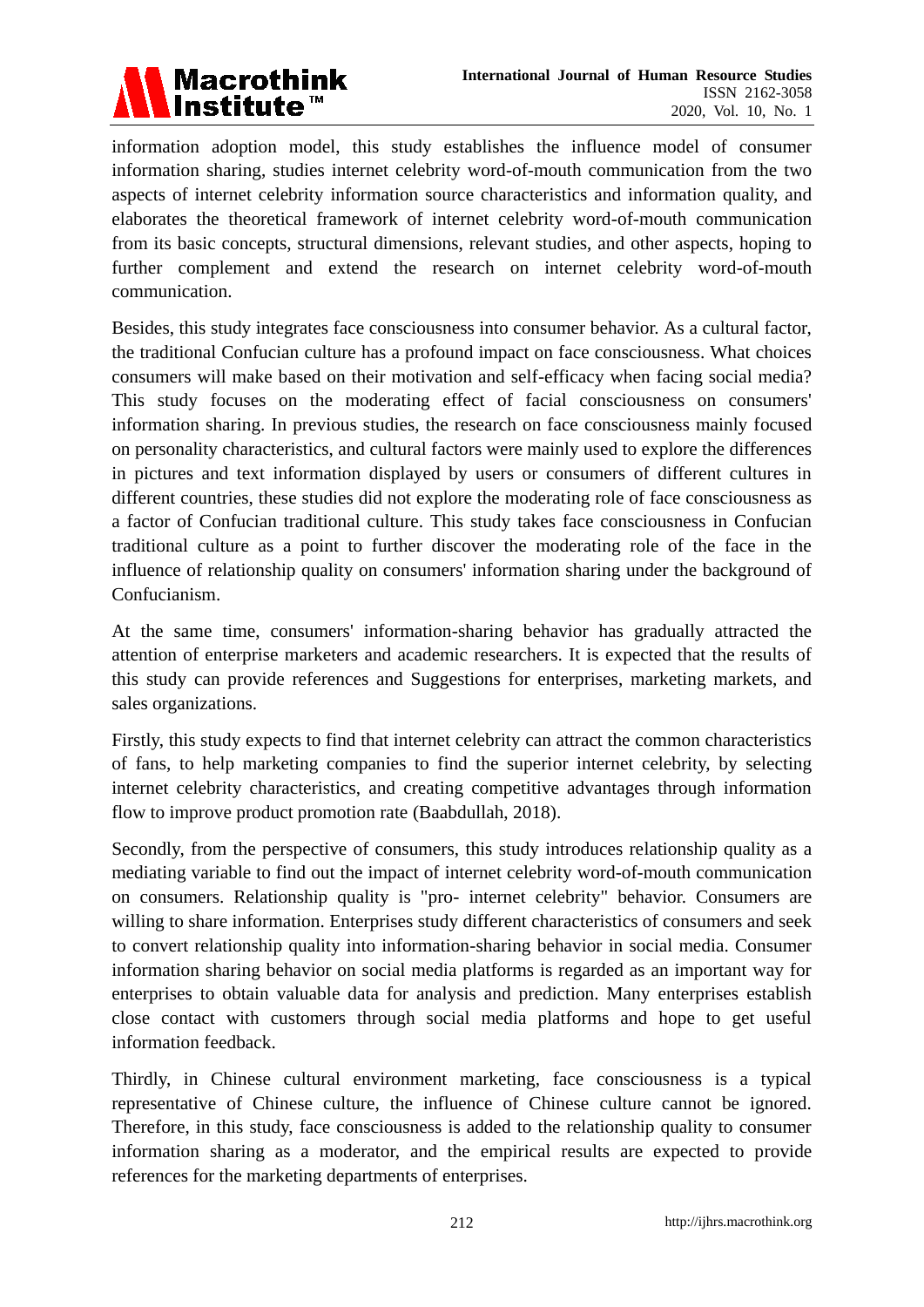

To sum up, this study is based on the information adoption model to explain how people are affected by information dissemination on social media platforms. In addition, in internet celebrity word-of-mouth communication under the social business environment, information adoption refers to the attitude or intention of information receivers to accept certain types of information, while consumer information sharing refers to the result of consumers' adoption of the information they receive. This study provides a comprehensive framework to explain the relationship between internet celebrity word-of-mouth communication, relationship quality, face consciousness, and consumer information sharing.

There are some limitations to this article. Firstly, since the proposed model needs to be further validated, this study will collect data from consumers concerned with internet celebrity dynamics to test the proposed model and further study the proposed hypothesis. Secondly, this study conceptualizes the information quality and information source characteristics of internet celebrity word-of-mouth communication. In addition, the sense of face is a special cultural awareness of Chinese consumers, which will have a great impact on consumer information sharing. Therefore, it is strongly recommended to collect questionnaires in different regions and enterprises to expand the sample diversity.

# **5. Future Works**

As future work, based on this research model, according to the information adoption model, modify the model, further put forward a more complex research model, to better explain the relationship between internet celebrity word-of-mouth communication and consumer information sharing. Secondly, through interviews with internet celebrity representatives with high visibility and strong activity, questions that can reflect the information quality and information source characteristics of internet celebrity word-of-mouth communication can be obtained. Experts will then be invited to discuss and comment on selected measures to improve the validity of the content, and exploratory factor analysis will be used to construct the scale. Finally, the questionnaire was constructed with the internet celebrity word-of-mouth communication scales and the maturity scale adopted by other relevant variables, and the collected data were tested again through the questionnaire (Makridakis, 2017).

## **References**

Abu Bakar, F. A., Zulkafly, N. Z., Rashad, M., Hanafie, M., & Melan, M. (2017). Customer satisfaction towards AirAsia services among UUM student. http://repo.uum.edu.my/id/eprint/22608

Agnihotri, R., Dingus, R., Hu, M. Y., & Krush, M. T. (2016). Social media: Influencing customer satisfaction in B2B sales. *Industrial Marketing Management, 53*, 172-180. [http://dx.doi.org/10.1016/j.indmarman.2015.09.003](https://doi.org/10.1016/j.indmarman.2015.09.003)

Ahmad, S. N., & Laroche, M. (2017). Analyzing electronic word of mouth: A social commerce construct. *International Journal of Information Management, 37*(3), 202-213. http://dx.doi.org/10.1016/j.ijinfomgt.2016.08.004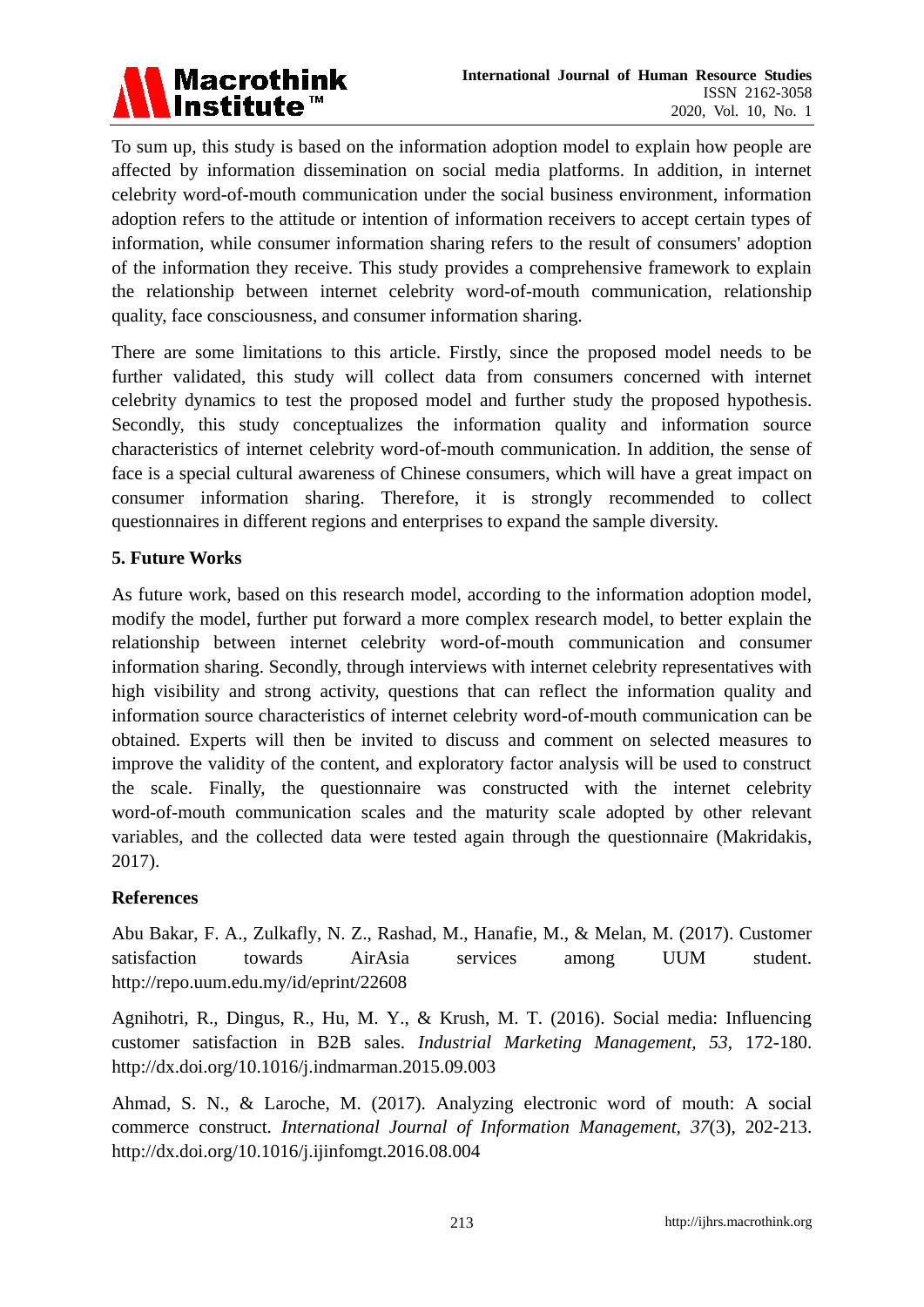

Alalwan, A. A., Dwivedi, Y. K., Rana, N. P., & Williams, M. D. (2016). Consumer adoption of mobile banking in Jordan: examining the role of usefulness, ease of use, perceived risk and self-efficacy. *Journal of Enterprise Information Management, 29*(1), 118-139. http://dx.doi.org/10.1108/JEIM-04-2015-0035

Algharabat, R., Alalwan, A. A., Rana, N. P., & Dwivedi, Y. K. (2017). Three dimensional product presentation quality antecedents and their consequences for online retailers: The moderating role of virtual product experience. *Journal of Retailing Consumer Services, 36*, 203-217. http://dx.doi.org/10.1016/j.jretconser.2017.02.007

Andaleeb, S. S., & Anwar, S. F. (1996). Factors influencing customer trust in salespersons in a developing country. *Journal of International Marketing, 4*(4), 35-52. http://dx.doi.org/10.1177/1069031X9600400404

Baabdullah, A. M. (2018). Consumer adoption of Mobile Social Network Games (M-SNGs) in Saudi Arabia: The role of social influence, hedonic motivation and trust. *Technology in Society, 53*, 91-102. http://dx.doi.org/10.1016/j.techsoc.2018.01.004

Balabanis, G., & Chatzopoulou, E. (2019). Under the influence of a blogger: The role of information‐seeking goals and issue involvement. *Psychology & Marketing, 36*(4), 342-353. http://dx.doi.org/10.1002/mar.21182

Belaid, S., & Temessek Behi, A. (2011). The role of attachment in building consumer-brand relationships: an empirical investigation in the utilitarian consumption context. *Journal of Product Brand Management, 20*(1), 37-47. http://dx.doi.org/10.1108/10610421111108003

Berger, J., & Schwartz, E. M. (2011). What drives immediate and ongoing word of mouth? *Journal of Marketing Research, 48*(5), 869-880. http://dx.doi.org/10.1509/jmkr.48.5.869

Bhattacherjee, A., Perols, J., & Sanford, C. (2008). Information technology continuance: A theoretic extension and empirical test. *Journal of Computer Information Systems, 49*(1), 17-26. http://dx.doi.org/10.1080/08874417.2008.11645302

Boon, S. D., & Lomore, C. D. (2001). Admirer-celebrity relationships among young adults: Explaining perceptions of celebrity influence on identity. *Human communication research, 27*(3), 432-465. http://dx.doi.org/10.1111/j.1468-2958.2001.tb00788.x

Boulianne, S. (2015). Social media use and participation: A meta-analysis of current research. *Information, communication society Economy, 18*(5), 524-538. http://dx.doi.org/10.1080/1369118X.2015.1008542

Bricci, L., Fragata, A., & Antunes, J. (2016). The effects of trust, commitment and satisfaction on customer loyalty in the distribution sector. *Journal of Economics, Business and Management, 4*(2), 173-177. http://dx.doi.org/10.7763/JOEBM.2016.V4.386

Casaló, L., Flavián, C., & Guinal ú, M. (2007). The impact of participation in virtual brand communities on consumer trust and loyalty: The case of free software. *Online information review, 31*(6), 775-792. http://dx.doi.org/10.1108/14684520710841766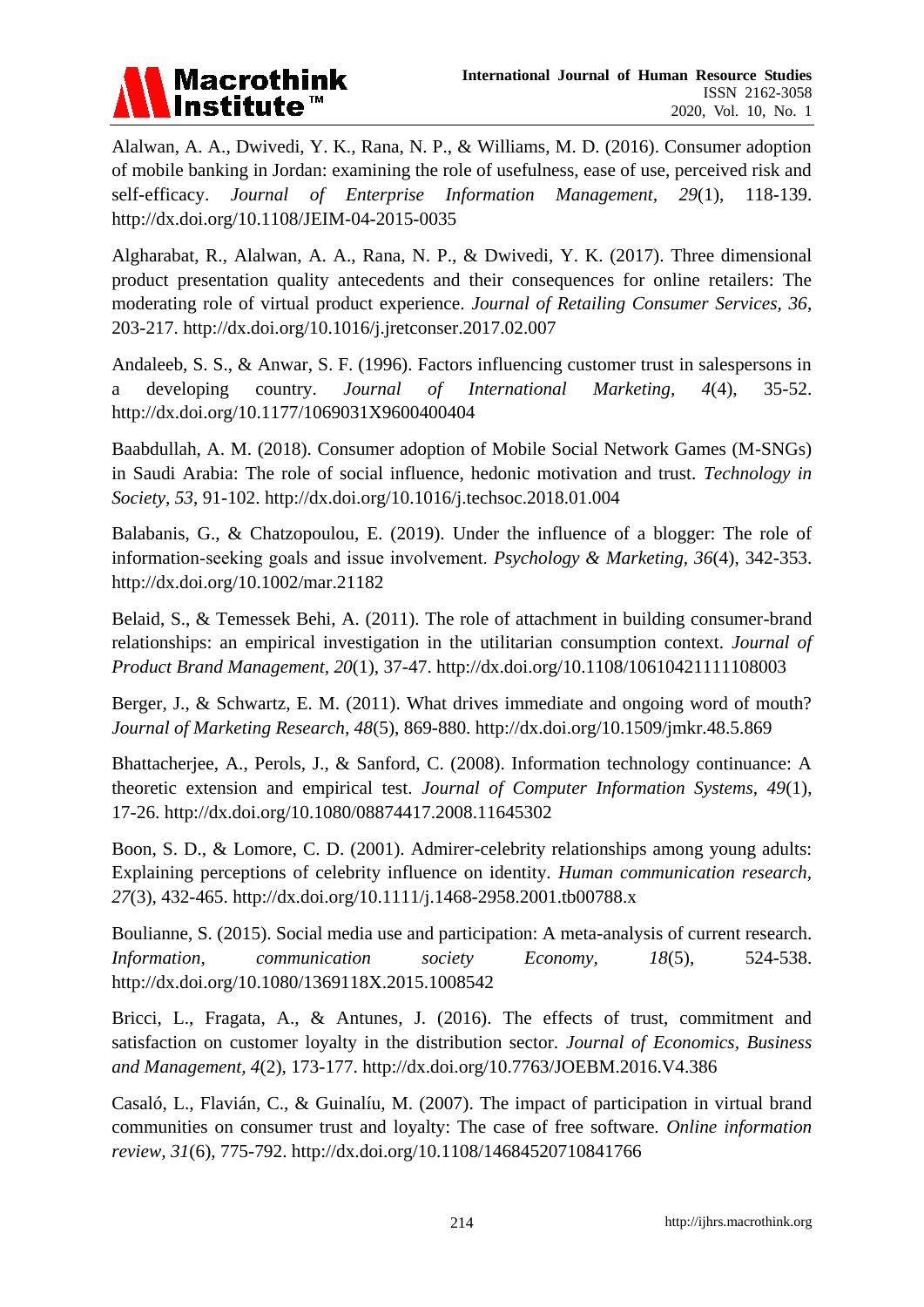

Changliang, Z., Xiwei, W., & Chenxiao, W. (2019). Research on Influencing Factors of Continuous Information Sharing Behavior of Users in Network Communities. *Information Documentation Services, 40*(3), 53-62. http://dx.doi.org/10.12154/j.qbzlgz.2019.03.009

Chen, H., & Qi, Y. (2016). The Evaluation of Customer Satisfaction with the Third Party Logistics Service Quality for Online Shopping. *Advances in Economics and Business, 4*(5), 201-207. http://dx.doi.org/10.13189/aeb.2016.040501

Chen, J., Teng, L., Yu, Y., & Yu, X. (2016). The effect of online information sources on purchase intentions between consumers with high and low susceptibility to informational influence. *Journal of Business Research, 69*(2), 467-475. http://dx.doi.org/10.1016/j.jbusres.2015.05.003

Chen, Y., Lu, Y., Wang, B., & Pan, Z. (2019). How do product recommendations affect impulse buying? An empirical study on WeChat social commerce. *Information & Management, 56*(2), 236-248. http://dx.doi.org/10.1016/j.im.2018.09.002

Cheung, C. M., Lee, M. K., & Rabjohn, N. (2008). The impact of electronic word-of-mouth: The adoption of online opinions in online customer communities. *Internet Research, 18*(3), 229-247. http://dx.doi.org/10.1108/10662240810883290

Cho, M.-K., & Kim, M. Y. (2017). Effects of learner motivation and teacher-student interaction on learner satisfaction in nursing students. *The Journal of the Korea Contents Association, 17*(4), 468-477. http://dx.doi.org/10.5392/JKCA.2017.17.04.468

Chu, S.-C., & Choi, S. M. (2011). Electronic word-of-mouth in social networking sites: A cross-cultural study of the United States and China. *Journal of Global Marketing, 24*(3), 263-281. http://dx.doi.org/10.1080/08911762.2011.592461

Chu, S.-C., Windels, K., & Kamal, S. (2016). The influence of self-construal and materialism on social media intensity: A study of China and the United States. *International Journal of Advertising, 35*(3), 569-588. <http://dx.doi.org/10.1080/02650487.2015.1068425>

Cooley, D., & Parks-Yancy, R. (2019). The Effect of Social Media on Perceived Information Credibility and Decision Making. *Journal of Internet Commerce,* 1-21. http://dx.doi.org/10.1080/15332861.2019.1595362

Davis, F. D. (1989). Perceived usefulness, perceived ease of use, and user acceptance of information technology. MIS quarterly, 319-340. http://dx.doi.org/10.2307/249008

Dehghani, M., & Tumer, M. (2015). A research on effectiveness of Facebook advertising on enhancing purchase intention of consumers. *Computers in Human Behavior*, *49*, 597-600.

Djafarova, E., & Rushworth, C. (2017). Exploring the credibility of online celebrities' Instagram profiles in influencing the purchase decisions of young female users. *Computers in Human Behavior, 68*, 1-7. http://dx.doi.org/10.1016/j.chb.2016.11.009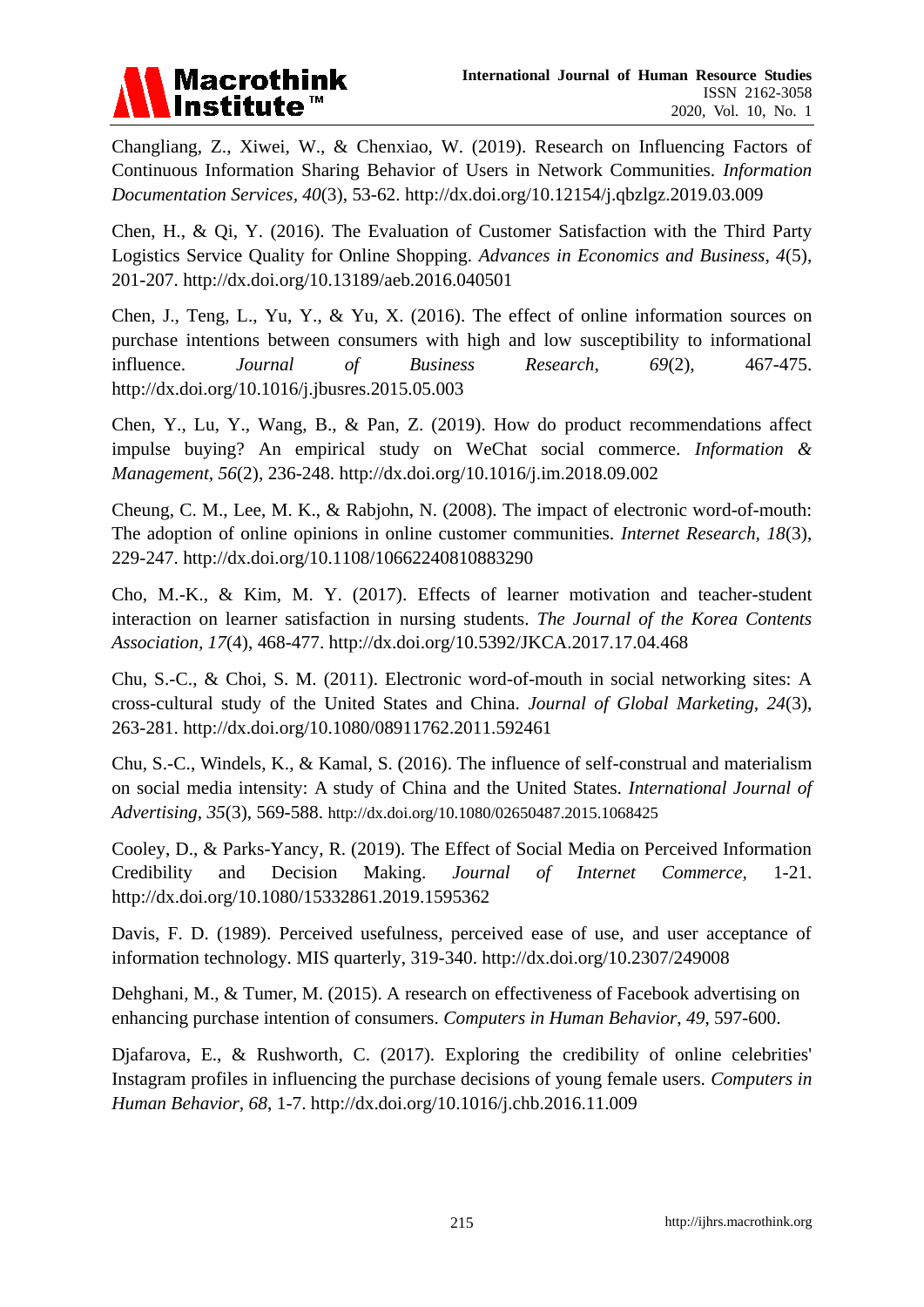

Djafarova, E., & Trofimenko, O. (2019). "Instafamous"–credibility and self-presentation of micro-celebrities on social media. *Information, Communication Society, 22*(10), 1432-1446. http://dx.doi.org/10.1080/1369118X.2018.1438491

Domfeh, H. A., Kusi, L. Y., Nyarku, K. M., & Ofori, H. (2018). The Mediating Effect of Customer Satisfaction in the Predictive Relation between Celebrity Advertising and Purchase Intentions in Telecom Industry in Ghana: University Students" Perspective. *International Journal of Business and Management Invention (IJBMI), 7*(3), 40-54. https://www.researchgate.net/publication/325070999

Dwivedi, A., & Johnson, L. W. (2013). Trust–commitment as a mediator of the celebrity endorser–brand equity relationship in a service context. *Australasian Marketing Journal (AMJ), 21*(1), 36-42. http://dx.doi.org/10.1016/j.ausmj.2012.10.001

Elbeltagi, I., & Agag, G. (2016). E-retailing ethics and its impact on customer satisfaction and repurchase intention: a cultural and commitment-trust theory perspective. *Internet Research, 26*(1), 288-310. http://dx.doi.org/10.1108/IntR-10-2014-0244

Ferns, B. H., & Walls, A. (2012). Enduring travel involvement, destination brand equity, and travelers" visit intentions: A structural model analysis. *Journal of Destination Marketing & Management, 1*(1-2), 27-35. http://dx.doi.org/10.1016/j.jdmm.2012.07.002

Goldsmith, R. E., Flynn, L. R., & Goldsmith, E. B. (2003). Innovative consumers and market mavens. *Journal of Marketing theory and practice, 11*(4), 54-65. http://dx.doi.org/10.1080/10696679.2003.11658508

Goodrich, K., & De Mooij, M. (2014). How "social"are social media? A cross-cultural comparison of online and offline purchase decision influences. *Journal of Marketing Communications, 20*(1-2), 103-116. http://dx.doi.org/10.1080/13527266.2013.797773

Hajli, M. N. (2014a). Developing online health communities through digital media. *International Journal of Information Management, 34*(2), 311-314. http://dx.doi.org/10.1016/j.ijinfomgt.2014.01.006

Hajli, M. N. (2014b). The role of social support on relationship quality and social commerce. *Technological Forecasting Social Change, 87,* 17-27. http://dx.doi.org/10.1016/j.techfore.2014.05.012

Hajli, M. N. (2014c). A study of the impact of social media on consumers. *International Journal of Market Research, 56*(3), 387-404. http://dx.doi.org/10.2501/IJMR-2014-025

Hajli, N., & Sims, J. (2015). Social commerce: The transfer of power from sellers to buyers. *Technological Forecasting Social Change, 94,* 350-358. http://dx.doi.org/10.1016/j.techfore.2015.01.012

Hambrick, M. E., & Mahoney, T. Q. (2011). 'It's incredible–trust me': exploring the role of celebrity athletes as marketers in online social networks. *International Journal of Sport Management and Marketing, 10*(3-4), 161-179. http://dx.doi.org/10.1504/IJSMM.2011.044794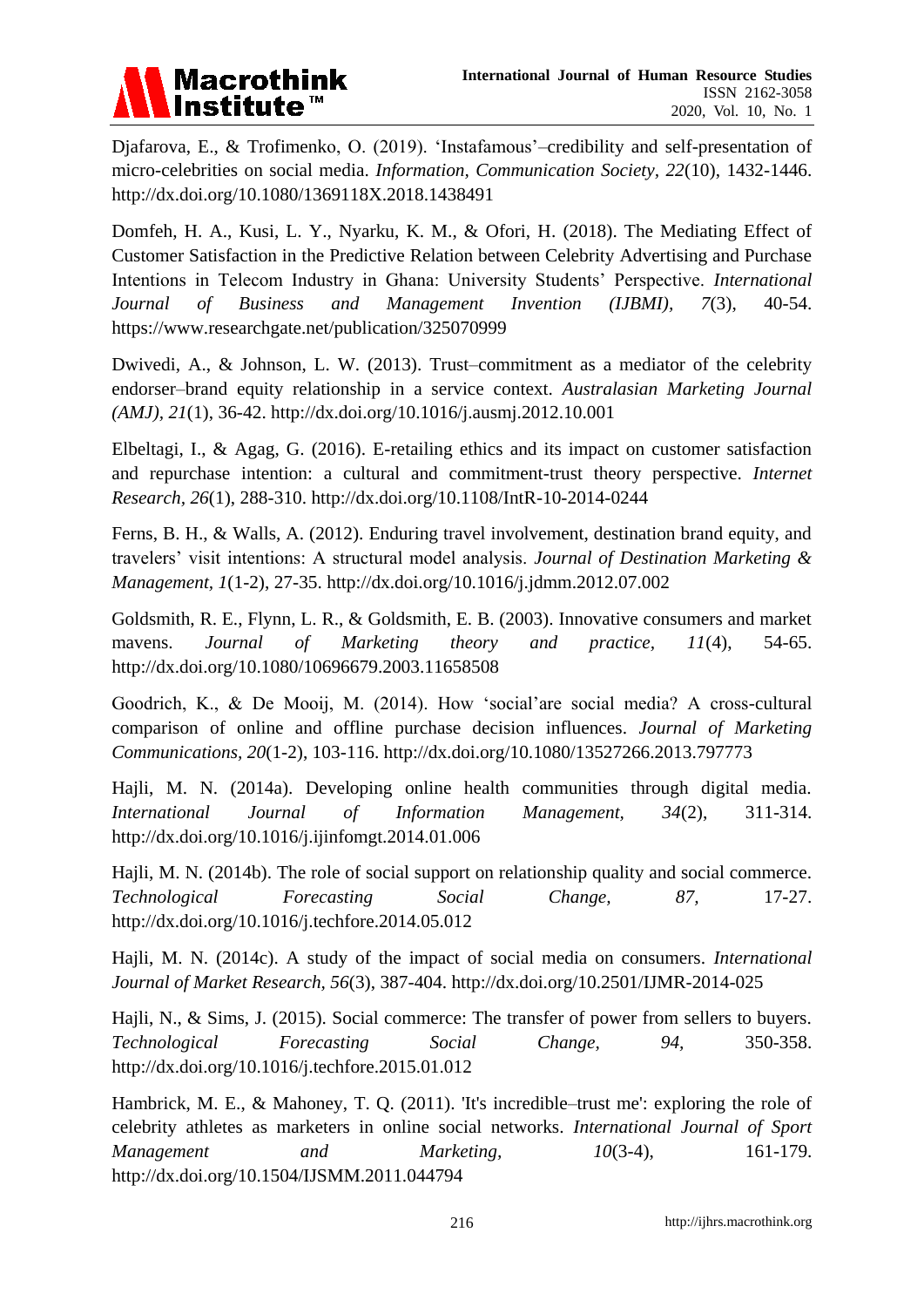

Hamid, A. A., Razak, F. Z. A., Bakar, A. A., & Abdullah, W. S. W. (2016). The effects of perceived usefulness and perceived ease of use on continuance intention to use e-government. *Procedia Economics Finance, 35,* 644-649. http://dx.doi.org/10.1016/S2212-5671(16)00079-4

Han, K.-H. (2016). The feeling of "face" in Confucian society: From a perspective of psychosocial equilibrium. *Frontiers in psychology, 7*, 1055. http://dx.doi.org/10.3389/fpsyg.2016.01055

Hennig-Thurau, T., Wiertz, C., & Feldhaus, F. (2015). Does Twitter matter? The impact of microblogging word of mouth on consumers" adoption of new movies. *Journal of the Academy of Marketing Science, 43*(3), 375-394. http://dx.doi:10.1007/s11747-014-0388-3

Horzum, M. B. (2015). Interaction, Structure, Social Presence, and Satisfaction in Online Learning. *Eurasia Journal of Mathematics, Science & Technology Education, 11*(3), 505-512. http://dx.doi: 10.12973/eurasia.2014.1324a

Hur, K., Kim, T. T., Karatepe, O. M., & Lee, G. (2017). An exploration of the factors influencing social media continuance usage and information sharing intentions among Korean travellers. *Tourism Management*, 63, 170-178. http://dx.doi.org/10.1016/j.tourman.2017.06.013

Hussain, S., Guangju, W., Jafar, R. M. S., Ilyas, Z., Mustafa, G., & Jianzhou, Y. (2018). Consumers' online information adoption behavior: Motives and antecedents of electronic word of mouth communications. *Computers in Human Behavior, 80*, 22-32. http://dx.doi.org/10.1016/j.chb.2017.09.019

Iglesias, O., Markovic, S., & Rialp, J. (2019). How does sensory brand experience influence brand equity? Considering the roles of customer satisfaction, customer affective commitment, and employee empathy. *Journal of business research, 96*, 343-354. http://dx.doi.org/10.1016/j.jbusres.2018.05.043

James, M. X., Hu, Z., & Leonce, T. E. (2019). Predictors of organic tea purchase intentions by Chinese consumers: Attitudes, subjective norms and demographic factors. *Journal of Agribusiness in Developing Emerging Economies, 9*(3), 202-219. http://dx.doi.org/10.1108/JADEE-03-2018-0038

Kang, J.-W., & Namkung, Y. (2019). The information quality and source credibility matter in customers" evaluation toward food O2O commerce. *International Journal of Hospitality Management, 78*, 189-198. http://dx.doi.org/10.1016/j.ijhm.2018.10.011

Kang, J., Tang, L., & Fiore, A. M. (2014). Enhancing consumer–brand relationships on restaurant Facebook fan pages: Maximizing consumer benefits and increasing active participation. *International Journal of Hospitality Management, 36*, 145-155. http://dx.doi.org/10.1016/j.ijhm.2013.08.015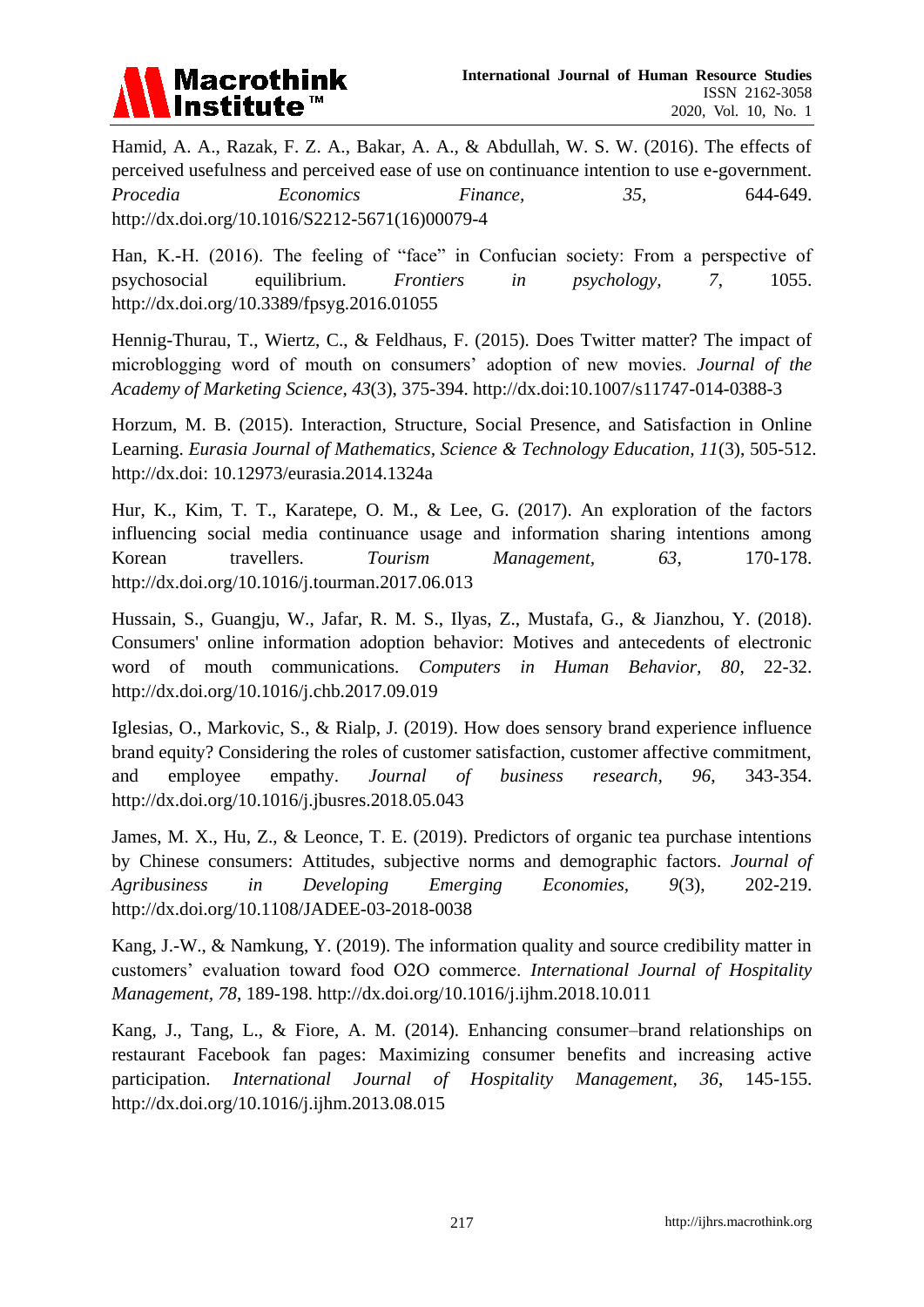

Kang, S. K., & Bodenhausen, G. V. (2015). Multiple identities in social perception and interaction: Challenges and opportunities. *Annual review of psychology, 66*, 547-574. http://dx.doi.org/10.1146/annurev-psych-010814-015025

Kim, N., & Kim, W. (2018). Do your social media lead you to make social deal purchases? Consumer-generated social referrals for sales via social commerce. *International Journal of Information Management, 39*, 38-48. http://dx.doi.org/10.1016/j.ijinfomgt.2017.10.006

Kim, S.-E., Lee, K. Y., Shin, S. I., & Yang, S.-B. (2017). Effects of tourism information quality in social media on destination image formation: The case of Sina Weibo. *Information Management, 54*(6), 687-702. http://dx.doi.org/10.1016/j.im.2017.02.009

Kollat, J., & Farache, F. (2017). Achieving consumer trust on Twitter via CSR communication. *Journal of consumer marketing, 34*(6), 505-514. http://dx.doi.org/10.1108/JCM-03-2017-2127

Lam, L. W., Chan, K. W., Fong, D., & Lo, F. (2011). Does the look matter? The impact of casino servicescape on gaming customer satisfaction, intention to revisit, and desire to stay. *International Journal of Hospitality Management, 30*(3), 558-567. http://dx.doi.org/10.1016/j.ijhm.2010.10.003

Laumer, S., Maier, C., & Weitzel, T. (2017). Information quality, user satisfaction, and the manifestation of workarounds: a qualitative and quantitative study of enterprise content management system users. *European Journal of Information Systems, 26*(4), 333-360. http://dx.doi.org/10.1057/s41303-016-0029-7. http://dx.doi.org/10.1108/MD-06-2017-0561

Lee, S., & Choeh, J. Y. (2018). The interactive impact of online word-of-mouth and review helpfulness on box office revenue. *Management Decision, 56*(4), 849-866. http://dx.doi.org/10.1108/MD-06-2017-0561

Lee, W. O., & Wong, L. S. (2016). Determinants of mobile commerce customer loyalty in Malaysia. *Procedia-Social and Behavioral Sciences, 224*, 60-67. http://dx.doi.org/10.1016/j.sbspro.2016.05.400

Li, J., Zhang, X.-A., & Sun, G. (2015). Effects of "face" consciousness on status consumption among Chinese consumers: Perceived social value as a mediator. *Psychological reports, 116*(1), 280-291. http://dx.doi.org/10.2466/17.07.PR0.116k11w3

Lin, I. Y. (2009). The combined effect of color and music on customer satisfaction in hotel bars. *Journal of Hospitality Marketing & Management, 19*(1), 22-37. http://dx.doi.org/10.1080/19368620903327675

Makridakis, S. (2017). The forthcoming Artificial Intelligence (AI) revolution: Its impact on society and firms. *Futures, 90*, 46-60. http://dx.doi.org/10.1016/j.futures.2017.03.006

Mohammadi, A., Saraee, M., & Mirzaei, A. (2015). Time-sensitive influence maximization in social networks. *Journal of Information Science, 41*(6), 765-778. http://dx.doi.org/10.1177/0165551515602808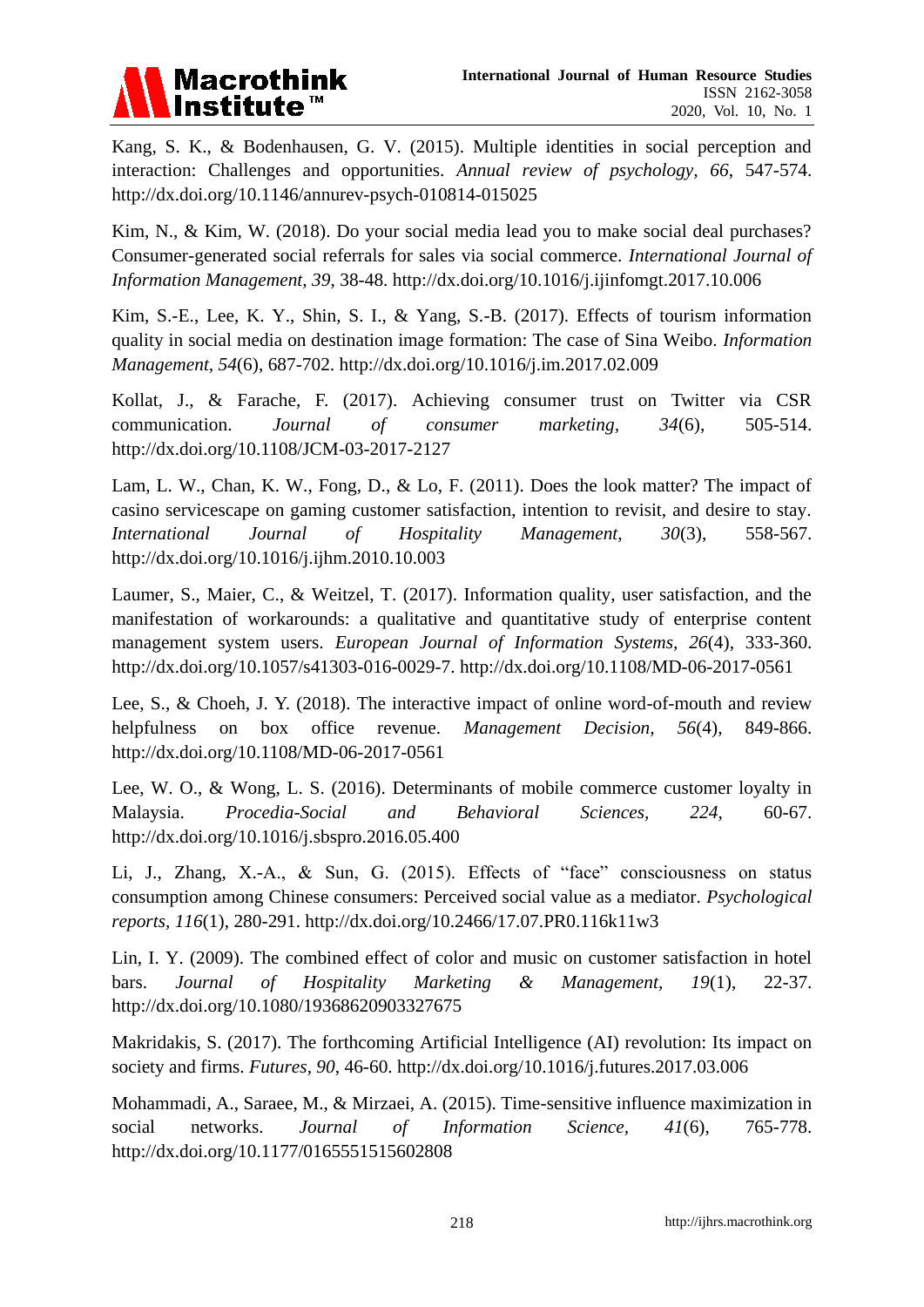

Muralidharan, S., Rejón-Guardia, F., & Xue, F. (2016). Understanding the green buying behavior of younger Millennials from India and the United States: A structural equation modeling approach. *Journal of International Consumer Marketing, 28*(1), 54-72. http://dx.doi.org/10.1080/08961530.2015.1056328

Nagy, A., Kemény, I., Szűcs, K., Simon, J., & Kiss, V. (2017). Are opinion leaders more satisfied? Results of a SEM model about the relationship between opinion leadership and online customer satisfaction. *Society Economy, 39*(1), 141-160. http://dx.doi.org/10.1556/204.2016.004

Namkung, Y., & Jang, S. (2008). Are highly satisfied restaurant customers really different? A quality perception perspective. *International Journal of Contemporary Hospitality Management, 20*(2), 142-155. http://dx.doi.org/10.1108/09596110810852131

Ng, C. S.-P. (2013). Intention to purchase on social commerce websites across cultures: A cross-regional study. *Information management, 50*(8), 609-620. http://dx.doi.org/10.1016/j.im.2013.08.002

Ngai, E. W., Tao, S. S., & Moon, K. K. (2015). Social media research: Theories, constructs, and conceptual frameworks. *International Journal of Information Management, 35*(1), 33-44. http://dx.doi.org/10.1016/j.ijinfomgt.2014.09.004

Nguyen, N.-T., & Tran, T.-T. (2018). Strategies in Building Brand Loyalty Based on Consumers" Experience, Trust and Satisfaction: A Study in Vietnamese Using Smartphone Context. *Journal of Informatics and Mathematical Sciences, 10*(4), 583-598. http://dx.doi.org/10.26713%2Fjims.v10i4.1051

Noori, A. S., Hashim, K. F., & Yusof, S. A. M. (2016). The Conceptual Relation of Electronic Word-of-mouth, Commitment and Trust in Influencing Continuous Usage of Social Commerce. *International Review of Management and Marketing, 6*(7S), 226-230. https://dergipark.org.tr/tr/pub/irmm/issue/32101/355648

Park, J. H., Gu, B., Leung, A. C. M., & Konana, P. (2014). An investigation of information sharing and seeking behaviors in online investment communities. *Computers in Human Behavior, 31*, 1-12. http://dx.doi.org/10.1016/j.chb.2013.10.002

Pentina, I., Zhang, L., & Basmanova, O. (2013). Antecedents and consequences of trust in a social media brand: A cross-cultural study of Twitter. *Computers in Human Behavior, 29*(4), 1546-1555. http://dx.doi.org/10.1016/j.chb.2013.01.045

Petty, R. E., Cacioppo, J. T., & Goldman, R. (1981). Personal involvement as a determinant of argument-based persuasion. *Journal of personality social psychology, 41*(5), 847. http://dx.doi.org/10.1037/0022-3514.41.5.847

Pitta, D. A., & Fowler, D. (2005). Online consumer communities and their value to new product developers. *Journal of Product Brand Management, 14*(5), 283-291. http://dx.doi.org/10.1108/10610420510616313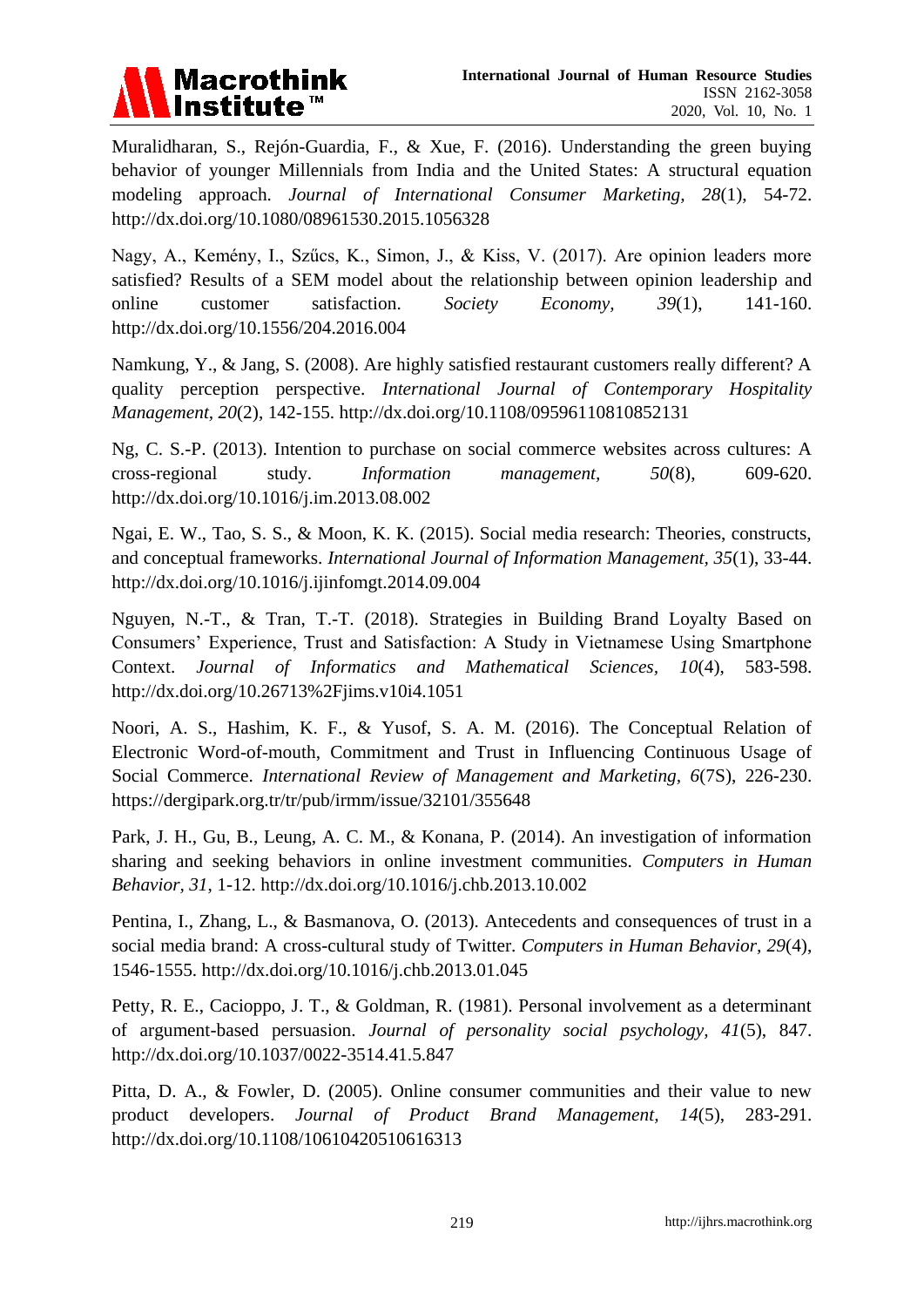

Pornpitakpan, C. (2004). The persuasiveness of source credibility: A critical review of five decades' evidence. *Journal of applied social psychology, 34*(2), 243-281. http://dx.doi.org/10.1111/j.1559-1816.2004.tb02547.x

Prendergast, G., Paliwal, A., & Chan, K. K. F. (2018). Trust in online recommendations: An evolutionary psychology perspective. *International Journal of Advertising, 37*(2), 199-216. http://dx.doi.org/10.1080/02650487.2016.1239879

Rajput, N., & Talan, A. (2017). Impact of Impulsive Buying Behavior and Opinion Leadership on the Relationship between Emotional Intelligence and Consumer Satisfaction of Smartphone buyers. *Global Journal of Enterprise Information System, 9*(3). http://dx.doi:10.18311/gjeis/2017/15731

Roudposhti, V. M., Nilashi, M., Mardani, A., Streimikiene, D., Samad, S., & Ibrahim, O. (2018). A new model for customer purchase intention in e-commerce recommendation agents. *Journal of International Studies, 11*(4), 237-253. http://dx.doi:10.14254/2071-8330.2018/11-4/17

Saleem, F. (2017). The Impact of Celebrity Endorsement on Brand Affection and Purchase Intention: The Mediating Role of Word of Mouth. http://dx.doi.org/10.35536/ljb.2017.v5.i2.a3

Sari, D. M. F. P., & Yulianti, N. M. D. R. (2019). Celebrity endorsement, electronic word of mouth and trust brand on buying habits. *International journal of social sciences humanities, 3*(1), 82-90. http://dx.doi.org/10.29332/ijssh.v3n1.261

Sebastianelli, R., & Tamimi, N. (2018). E-tailer website attributes and trust: understanding the role of online reviews. *Online Information Review, 42*(4), 506-519. http://dx.doi.org/10.1108/OIR-02-2016-0039

Shen, X. L., Cheung, C. M., & Lee, M. K. (2013). What leads students to adopt information from W ikipedia? An empirical investigation into the role of trust and information usefulness. *British Journal of Educational Technology, 44*(3), 502-517. http://dx.doi.org/10.1111/j.1467-8535.2012.01335.x

Sheth, J. N. (2018). How social media will impact marketing media. In Social media marketing (pp. 3-18): Springer. http://dx.doi.org/10.1007/978-981-10-5323-8\_1

Shi, Z., Wu, L., & Kuang, Z. (2018). How face consciousness reverse pro-self-behavior? A study on ecological consumption from the perspective of social value orientation. *Journal of Contemporary Marketing Science, 1(1), 117-144.* http://dx.doi.org/10.1108/JCMARS-07-2018-0004

Shu, M., & Scott, N. (2014). Influence of social media on Chinese students' choice of an overseas study destination: An information adoption model perspective. *Journal of Travel Tourism Marketing, 31*(2), 286-302. http://dx.doi.org/10.1080/10548408.2014.873318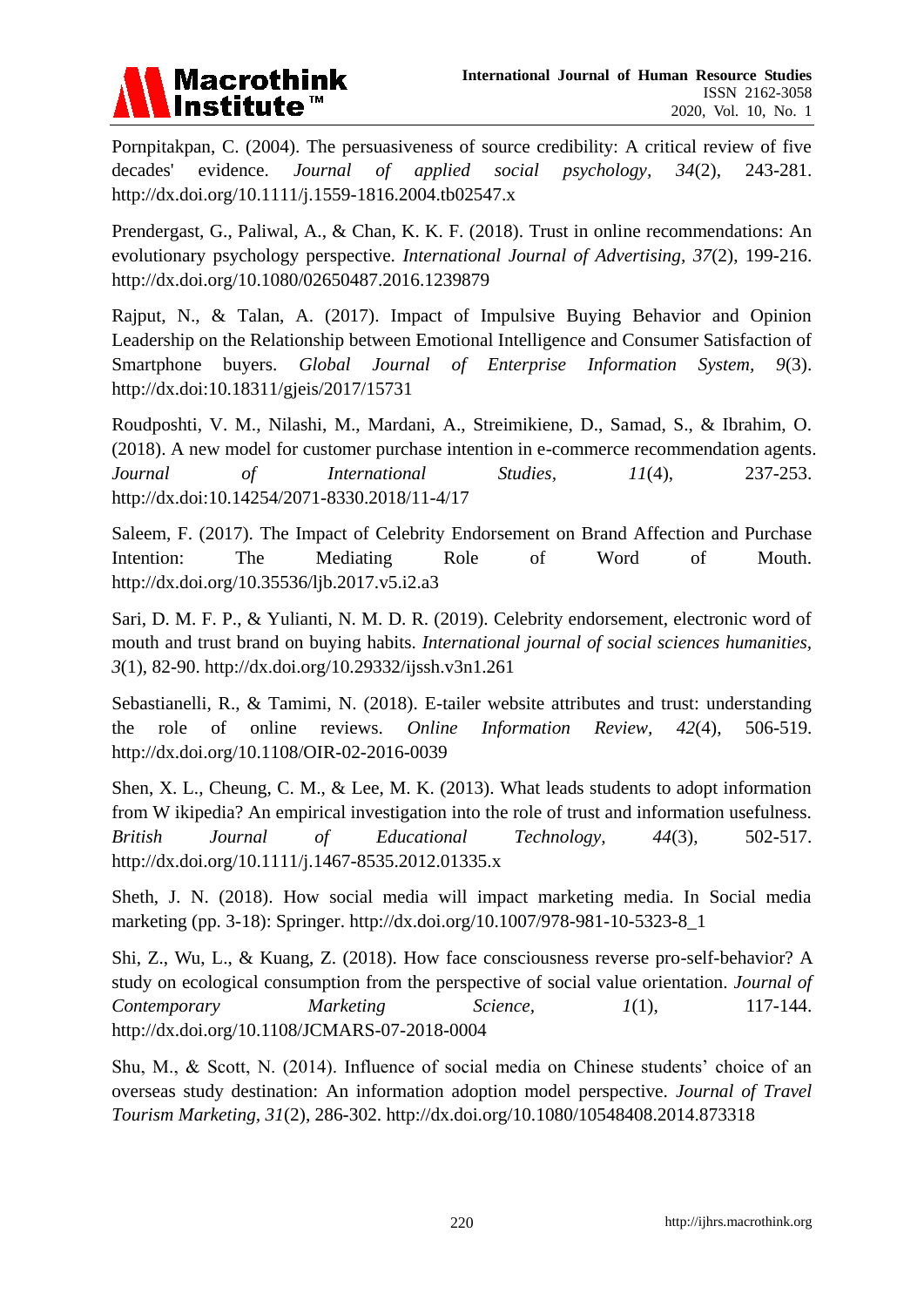

Simmonds, G., & Spence, C. (2017). Thinking inside the box: How seeing products on, or through, the packaging influences consumer perceptions and purchase behaviour. *Food Quality Preference, 62*, 340-351. http://dx.doi.org/10.1016/j.foodqual.2016.11.010

Su, L., Swanson, S. R., Chinchanachokchai, S., Hsu, M. K., & Chen, X. (2016). Reputation and intentions: The role of satisfaction, identification, and commitment. *Journal of business research, 69*(9), 3261-3269. http://dx.doi.org/10.1016/j.jbusres.2016.02.023

Sussman, S. W., & Siegal, W. S. (2003). Informational influence in organizations: An integrated approach to knowledge adoption. *Information systems research, 14*(1), 47-65. http://dx.doi.org/10.1287/isre.14.1.47.14767

Swani, K., Milne, G. R., Brown, B. P., Assaf, A. G., & Donthu, N. (2017). What messages to post? Evaluating the popularity of social media communications in business versus consumer markets. *Industrial Marketing Management*, 62, 77-87. http://dx.doi.org/10.1016/j.indmarman.2016.07.006

Tabrani, M., Amin, M., & Nizam, A. (2018). Trust, commitment, customer intimacy and customer loyalty in islamic banking relationships. *International Journal Of Bank Marketing, 36*(5), 823-848. http://dx.doi.org/10.1108/IJBM-03-2017-0054

Teng, S., Khong, K. W., Chong, A. Y. L., & Lin, B. (2017). Persuasive electronic word-of-mouth messages in social media. *Journal of Computer Information Systems, 57*(1), 76-88. http://dx.doi.org/10.1080/08874417.2016.1181501

Tien, D. H., Rivas, A. A. A., & Liao, Y.-K. (2019). Examining the influence of customer-to-customer electronic word-of-mouth on purchase intention in social networking sites. *Asia Pacific Management Review, 24*(3), 238-249. http://dx.doi.org/10.1016/j.apmrv.2018.06.003

Tsai, W.-H. S., & Men, L. R. (2017). Consumer engagement with brands on social network sites: A cross-cultural comparison of China and the USA. *Journal of Marketing Communications, 23*(1), 2-21. http://dx.doi.org/10.1080/13527266.2014.942678

Wang, J.-C., & Chang, C.-H. (2013). How online social ties and product-related risks influence purchase intentions: A Facebook experiment. Electronic *Commerce Research Applications, 12*(5), 337-346. http://dx.doi.org/10.1016/j.elerap.2013.03.003

Wang, L., Wei, F., & Zhang, X.-a. (2018). Why Does Energy-Saving Behavior Rise and Fall? A Study on Consumer Face Consciousness in the Chinese Context. Journal of Business Ethics, 1-15. http://dx.doi.org/10.1007/s10551-018-3944-9

Wei, J., & Meng, F. (2016). Can Opinion Leaders Influence the Purchase Intention of Online Consumer. *International Journal of u-and e-Service, Science and Technology, 9*(1), 373-384. http://dx.doi.org/10.14257/ijunesst.2016.9.1.38

Yan, X., Wang, J., & Chau, M. (2015). Customer revisit intention to restaurants: Evidence from online reviews. *Information Systems Frontiers, 17*(3), 645-657. http://dx.doi:10.1007/s10796-013-9446-5